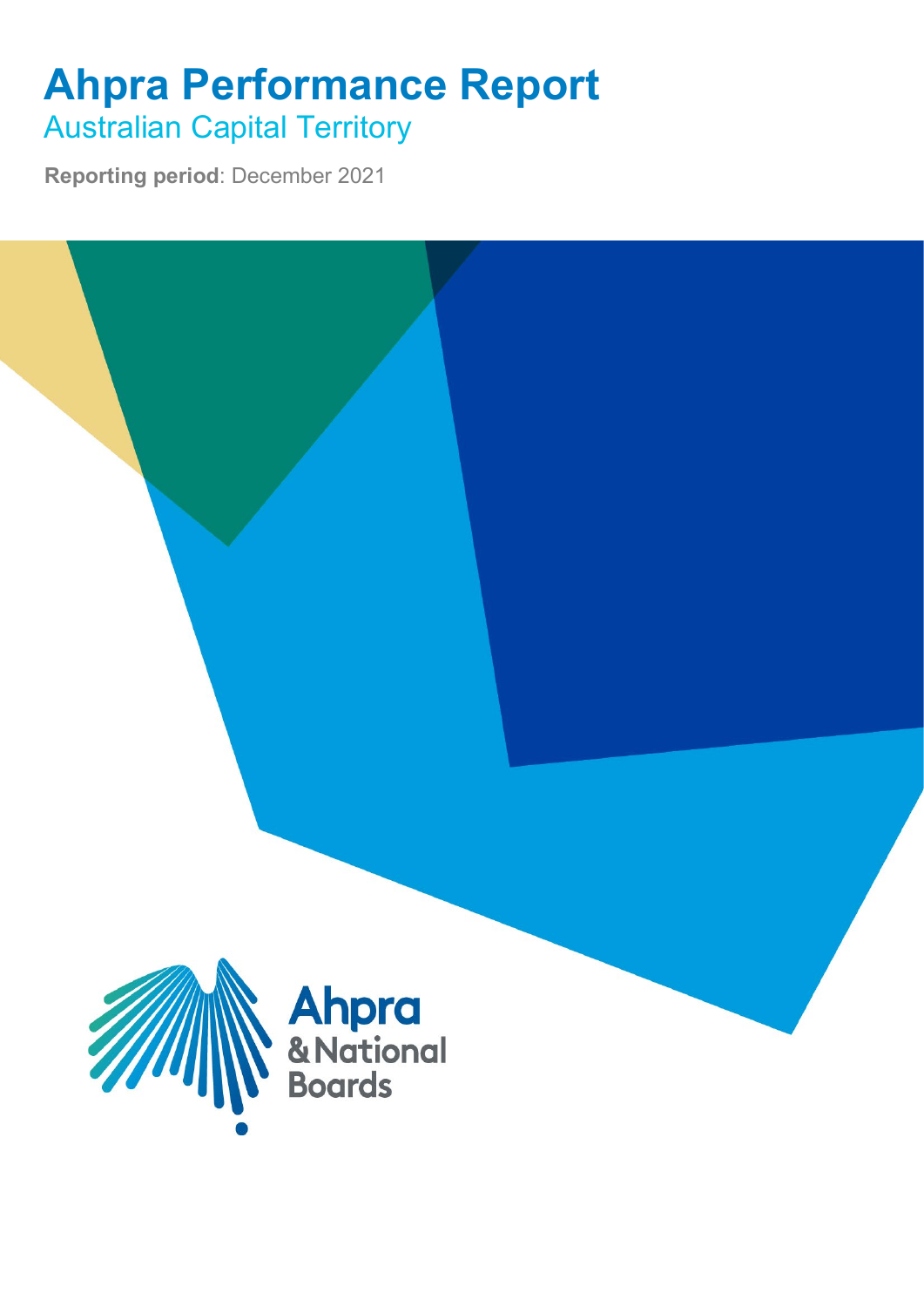## **Registration of health practitioners**





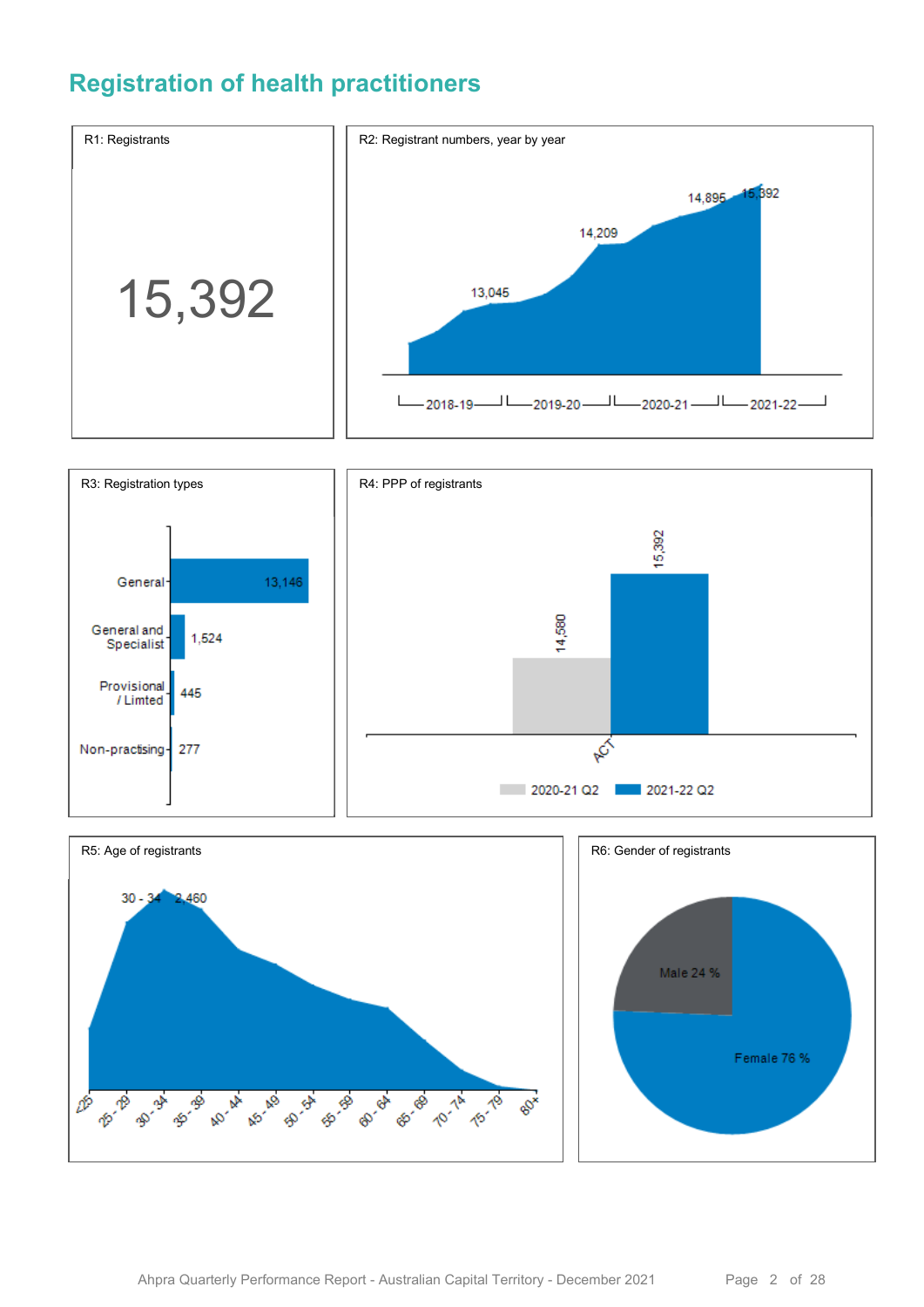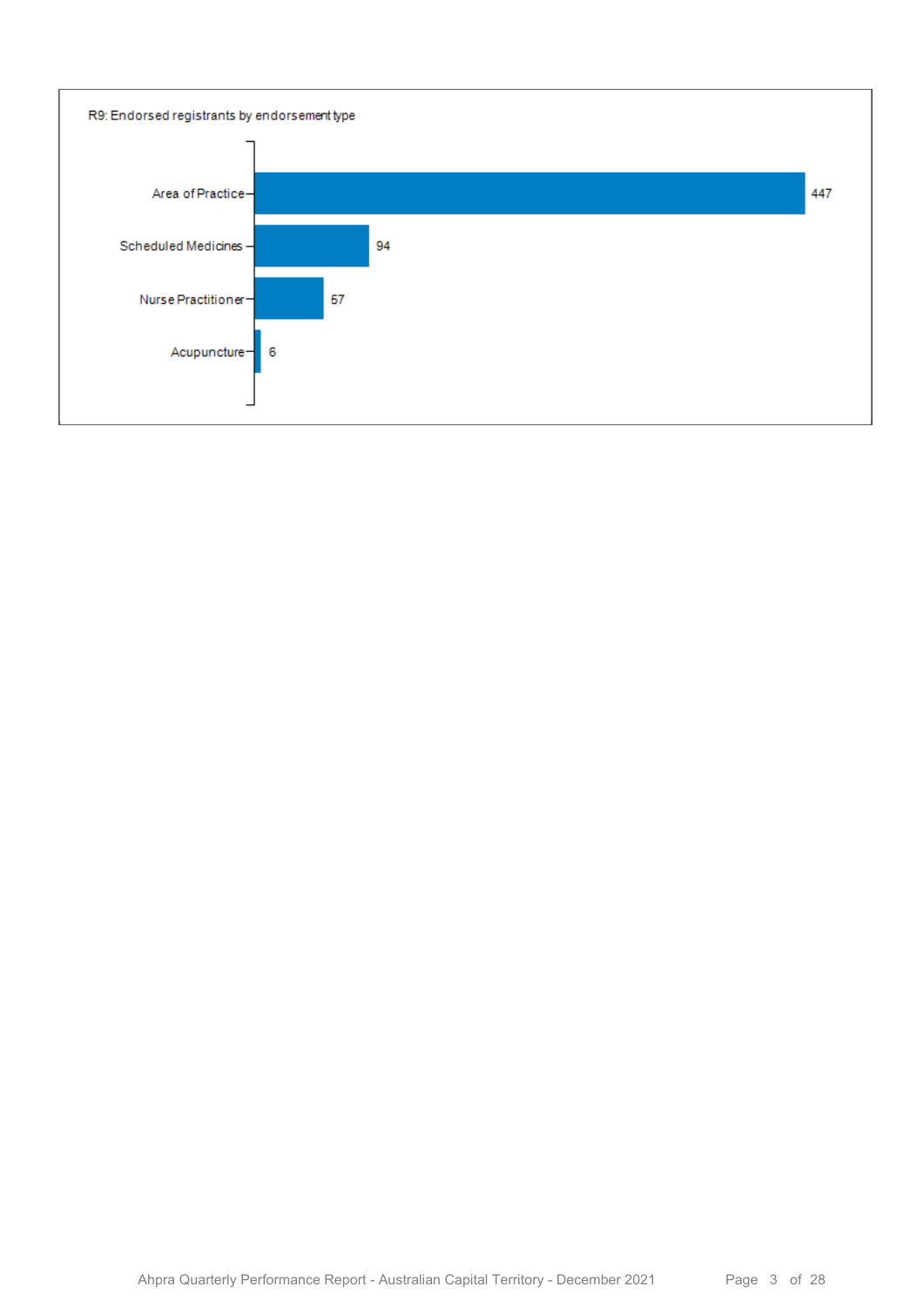## **Applications for registration**







| FY / Qtr       | 2020-21 | 2021-22 (YTD) | $\Delta$ | #  | $\%$ |
|----------------|---------|---------------|----------|----|------|
| Q1             | 133     | 165           | ↑        | 32 | 24%  |
| Q <sub>2</sub> | 221     | 243           |          | 22 | 10%  |
| Q <sub>3</sub> | 73      |               |          |    |      |
| Q4             | 116     |               |          |    |      |



| FY / Qtr       | 2020-21 | 2021-22 (YTD) | $\Delta$ | #   | $\%$ |
|----------------|---------|---------------|----------|-----|------|
| Q <sub>1</sub> | 287     | 278           | ↓        | (9) | (3%) |
| Q <sub>2</sub> | 548     | 598           | ↑        | 50  | 9%   |
| Q3             | 338     |               |          |     |      |
| Q4             | 333     |               |          |     |      |
| <b>YTD</b>     | 835     | 876           |          | 41  | 5%   |



| FY / Qtr       | 2020-21 | 2021-22 (YTD) | $\Delta$ | #    | $\%$  |
|----------------|---------|---------------|----------|------|-------|
| Q1             | 291     | 228           | ↓        | (63) | (22%) |
| Q <sub>2</sub> | 464     | 520           |          | 56   | 12%   |
| Q <sub>3</sub> | 496     |               |          |      |       |
| Q4             | 288     |               |          |      |       |
| <b>YTD</b>     | 755     | 748           |          | (7)  | (1%)  |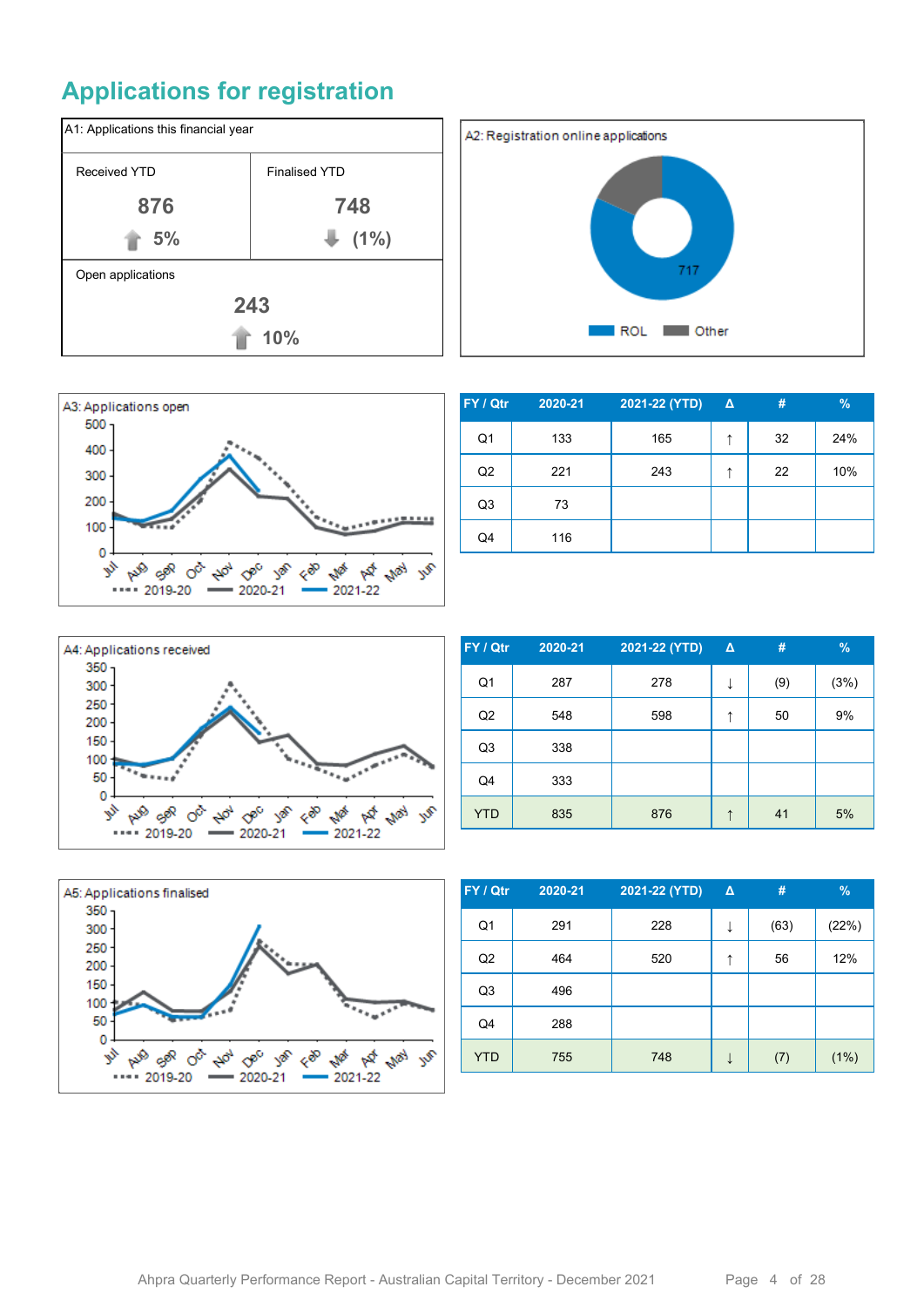



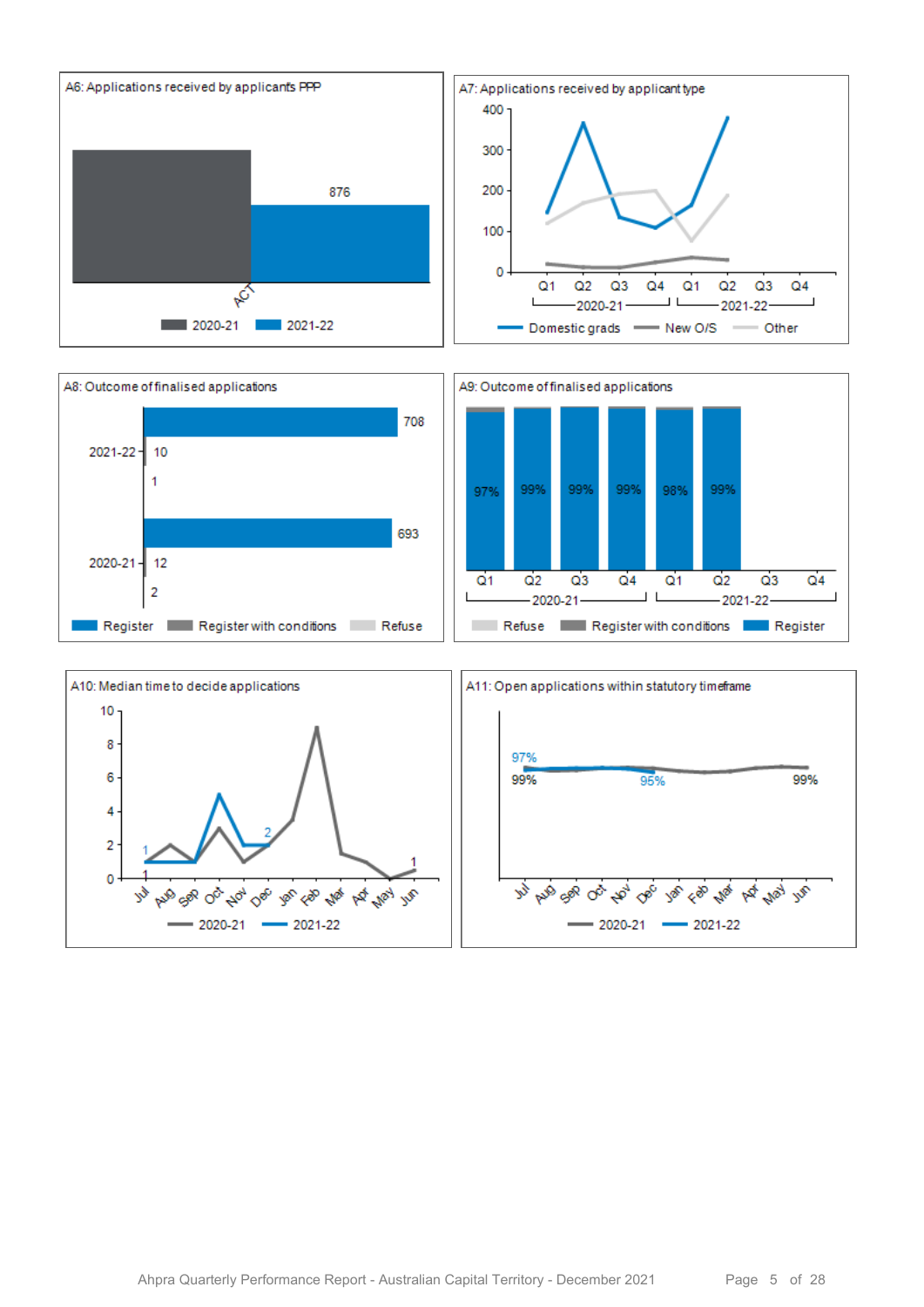#### **Endorsement Applications for Registration**



| FY / Qtr       | 2020-21 | 2021-22 (YTD) | $\Delta$ | #  | %     |
|----------------|---------|---------------|----------|----|-------|
| Q <sub>1</sub> | 3       | 2             | ↓        | -1 | (33%) |
| Q2             | 10      | 2             | ↓        | -8 | (80%) |
| Q <sub>3</sub> | 2       |               |          |    |       |
| Q <sub>4</sub> |         |               |          |    |       |



| FY / Qtr       | 2020-21 | 2021-22 (YTD) | Δ | #   | $\frac{9}{6}$ |
|----------------|---------|---------------|---|-----|---------------|
| Q <sub>1</sub> | 9       | 15            | ↑ | 6   | 67%           |
| Q2             | 21      | 14            |   | (7) | (33%)         |
| Q <sub>3</sub> | 14      |               |   |     |               |
| Q4             | 8       |               |   |     |               |
| <b>YTD</b>     | 30      | 29            |   | (1) | (3%)          |



| FY / Qtr       | 2020-21 | 2021-22 (YTD) | $\Delta$ | #   | $\frac{9}{6}$ |
|----------------|---------|---------------|----------|-----|---------------|
| Q <sub>1</sub> | 15      | 9             | ↓        | (6) | (40%)         |
| Q2             | 9       | 14            | ↑        | 5   | 56%           |
| Q <sub>3</sub> | 20      |               |          |     |               |
| Q4             | 15      |               |          |     |               |
| <b>YTD</b>     | 24      | 23            |          | (1) | (4% )         |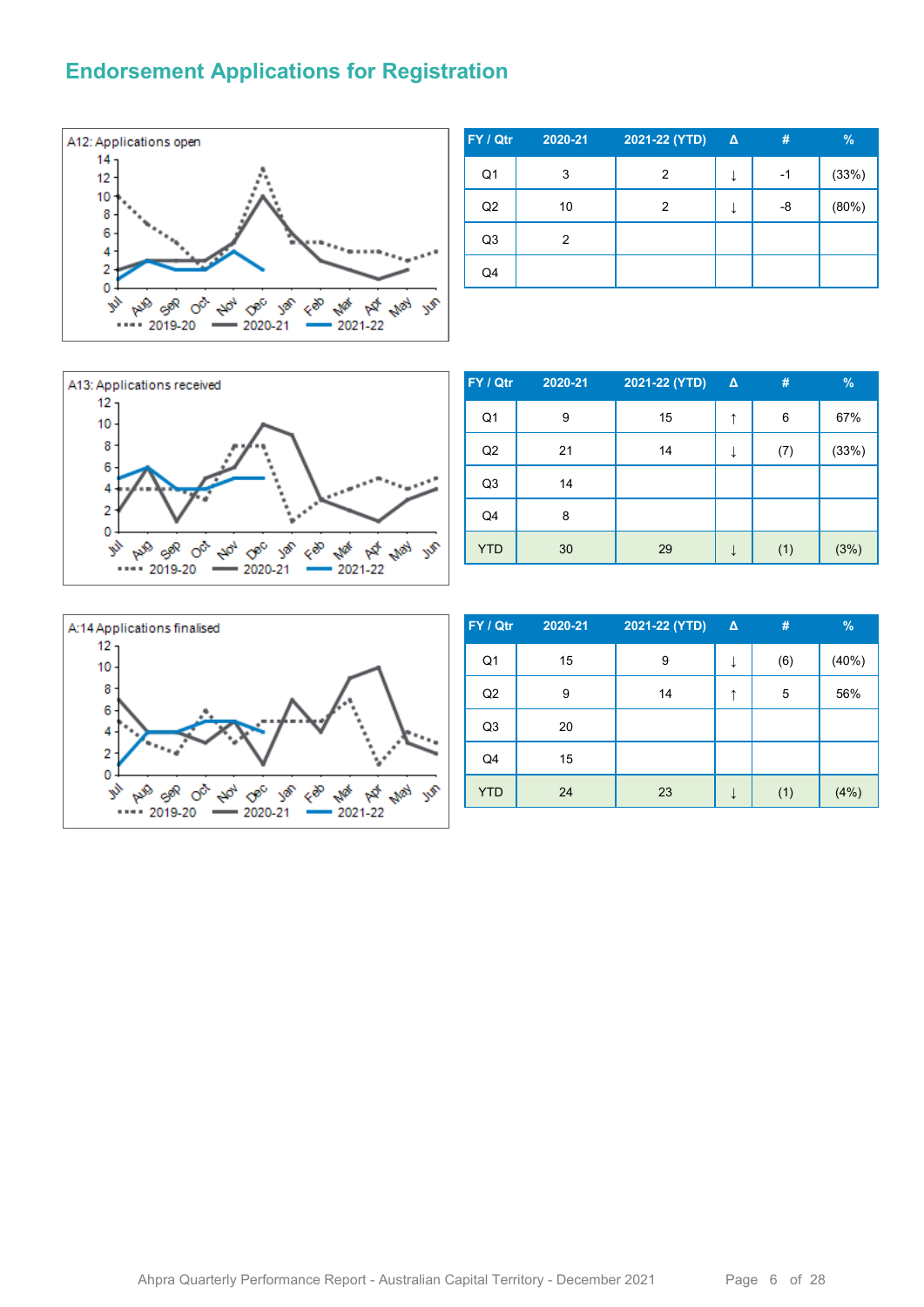### **Notifications about Registrants**







| FY / Qtr       | 2020-21 | 2021-22 (YTD) | $\Delta$ | #  | %   |
|----------------|---------|---------------|----------|----|-----|
| Q1             | 161     | 177           | ↑        | 16 | 10% |
| Q <sub>2</sub> | 136     | 189           | ↑        | 53 | 39% |
| Q <sub>3</sub> | 168     |               |          |    |     |
| Q4             | 171     |               |          |    |     |



| FY / Qtr       | 2020-21 | 2021-22 (YTD) | $\Delta$ | #  | %   |
|----------------|---------|---------------|----------|----|-----|
| Q <sub>1</sub> | 61      | 70            | ↑        | 9  | 15% |
| Q2             | 62      | 98            | ↑        | 36 | 58% |
| Q <sub>3</sub> | 79      |               |          |    |     |
| Q4             | 71      |               |          |    |     |
| <b>YTD</b>     | 123     | 168           |          | 45 | 37% |



| FY / Qtr       | 2020-21 | 2021-22 (YTD) | $\Delta$ | #   | $\frac{9}{6}$ |
|----------------|---------|---------------|----------|-----|---------------|
| Q <sub>1</sub> | 62      | 64            | ↑        | 2   | 3%            |
| Q2             | 91      | 85            | ↓        | (6) | (7%)          |
| Q <sub>3</sub> | 48      |               |          |     |               |
| Q <sub>4</sub> | 68      |               |          |     |               |
| <b>YTD</b>     | 153     | 149           | ↓        | (4) | (3%)          |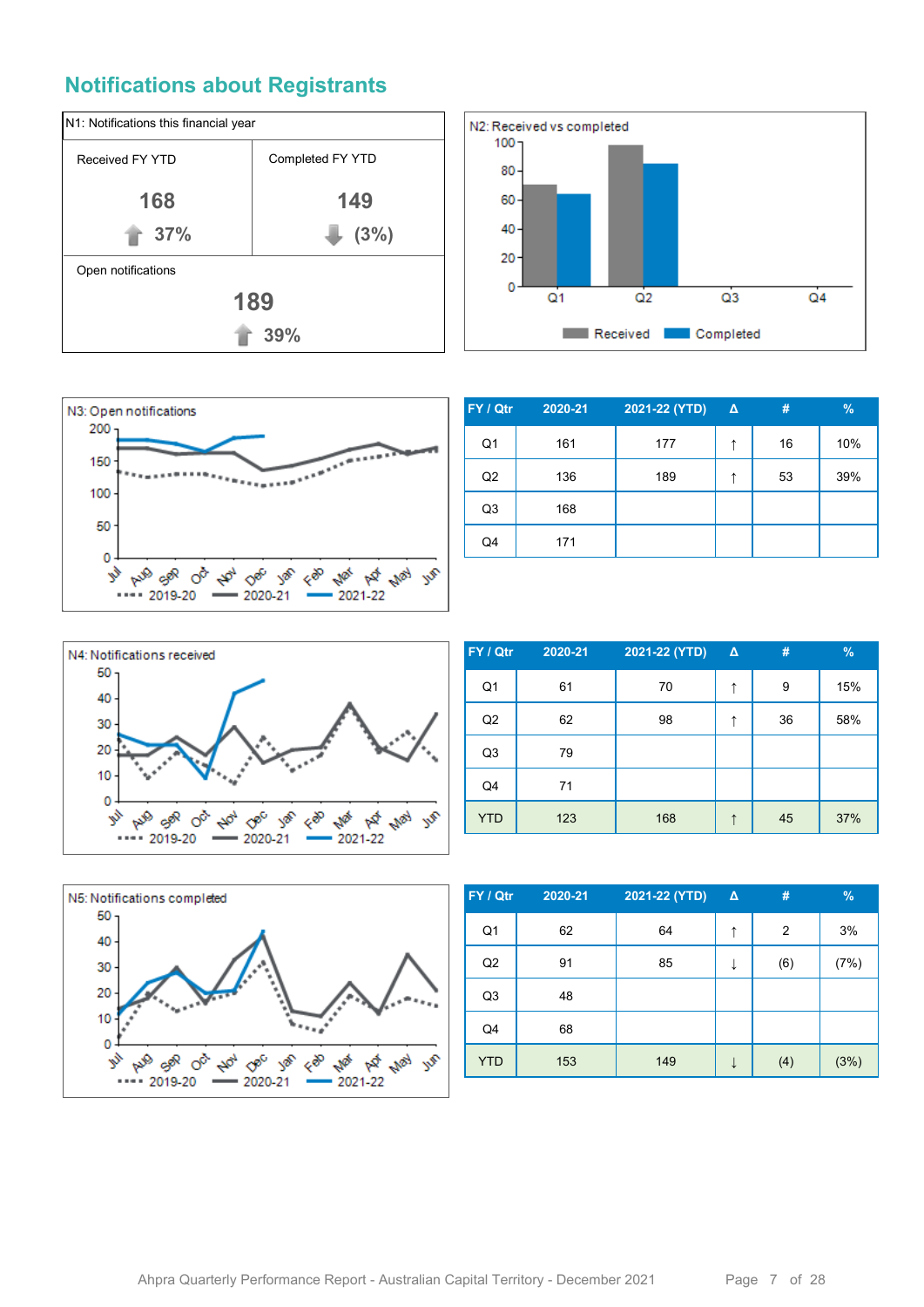#### **Immediate action analysis**





#### **Notification completion analysis**



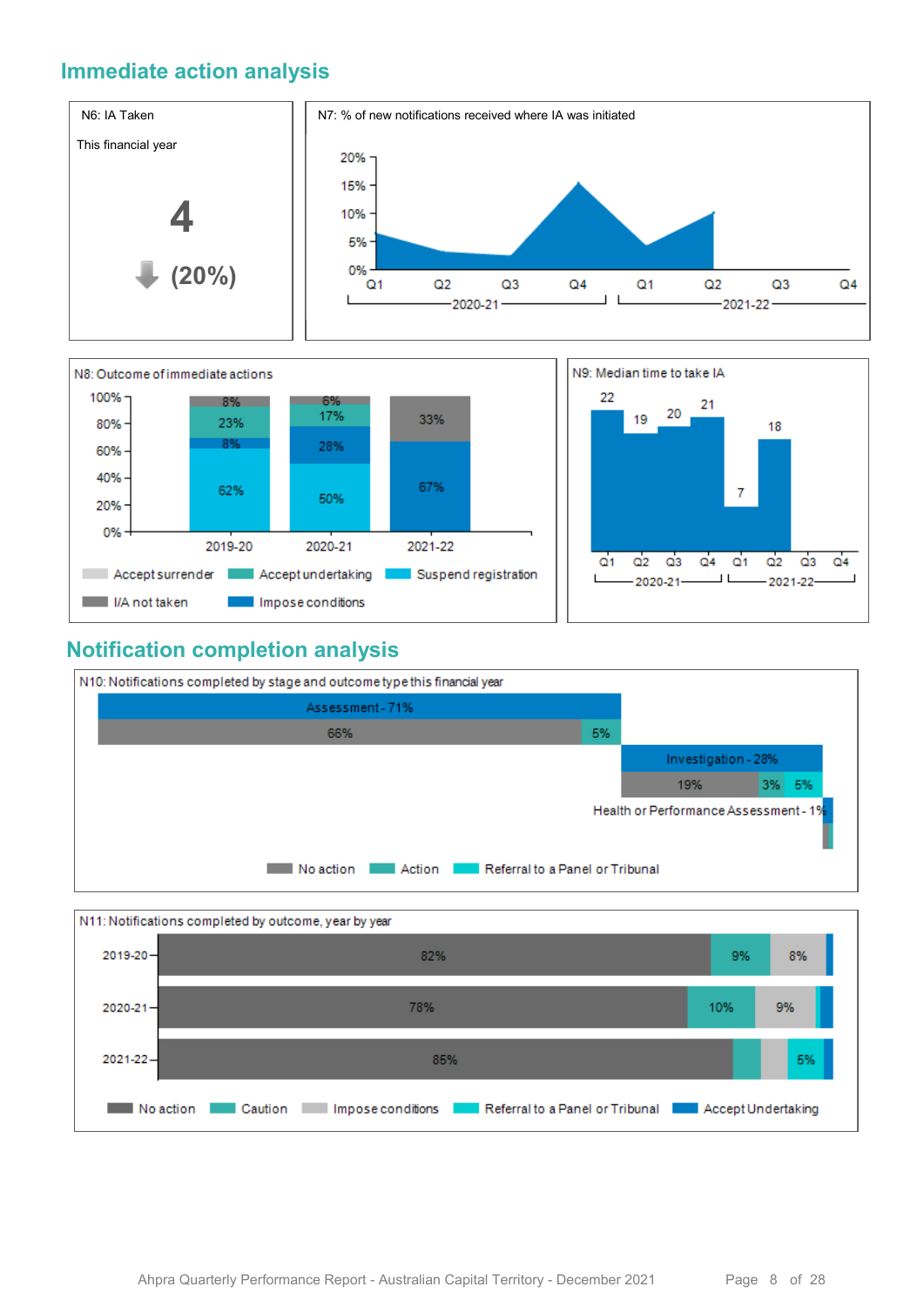#### **Notification timeliness analysis**









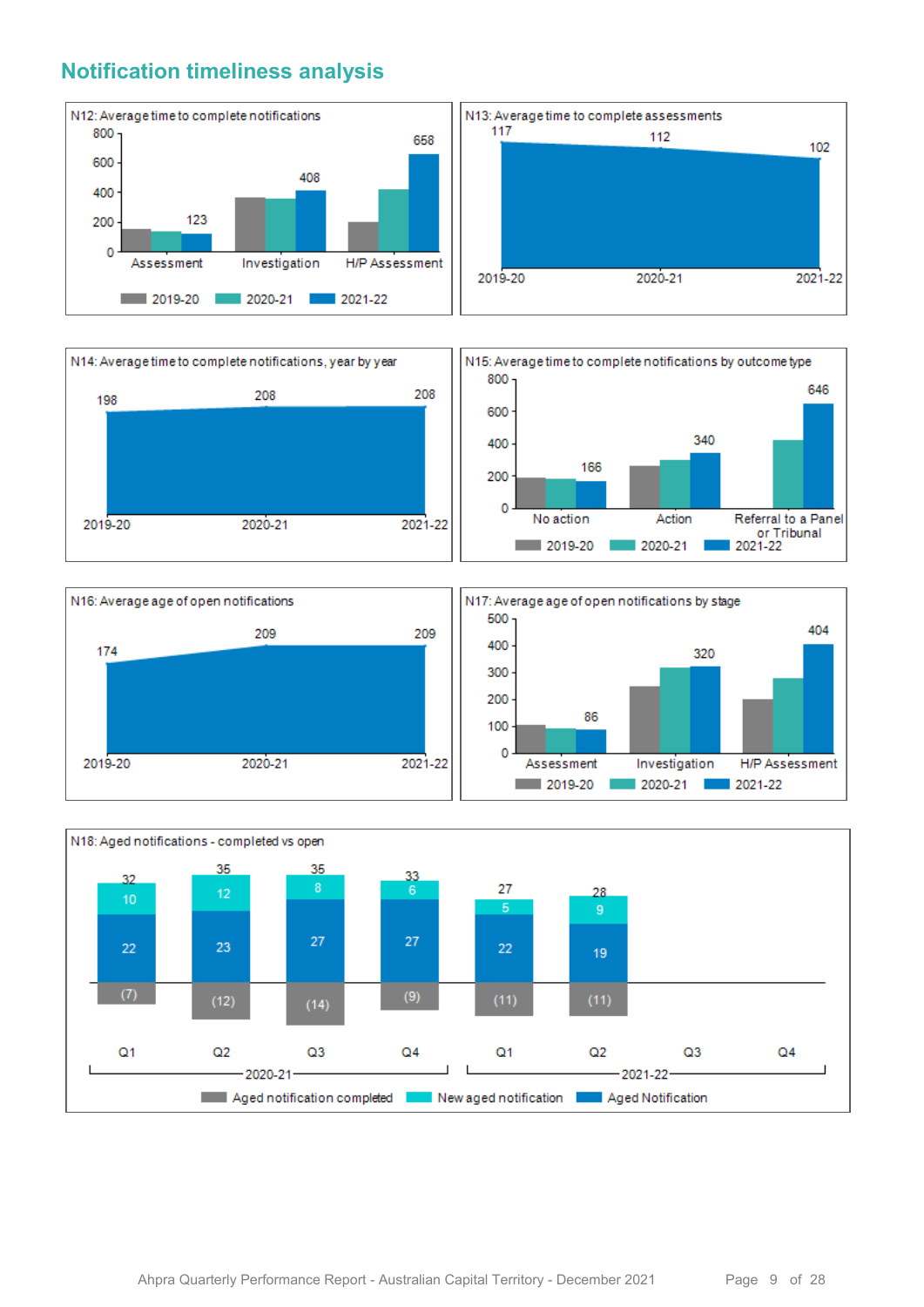#### **Tribunal matters**





| FY / Qtr       | 2020-21 | 2021-22 (YTD) Δ | #  | $\%$ |
|----------------|---------|-----------------|----|------|
| Q <sub>1</sub> |         |                 | 7  |      |
| Q2             |         | 10              | 10 |      |
| Q <sub>3</sub> |         |                 |    |      |
| Q4             | 2       |                 |    |      |



| FY / Qtr       | 2020-21 | 2021-22 (YTD) | $\Delta$ | # | % |
|----------------|---------|---------------|----------|---|---|
| Q <sub>1</sub> |         | 5             | ↑        | 5 |   |
| Q2             |         | 3             |          | 3 |   |
| Q <sub>3</sub> |         |               |          |   |   |
| Q4             | 2       |               |          |   |   |
| <b>YTD</b>     |         | 8             |          | 8 |   |



| FY / Qtr       | 2020-21 | 2021-22 (YTD) | $\Delta$ | # | $\frac{9}{6}$ |
|----------------|---------|---------------|----------|---|---------------|
| Q <sub>1</sub> |         |               |          |   |               |
| Q2             |         |               |          |   |               |
| Q <sub>3</sub> |         |               |          |   |               |
| Q4             |         |               |          |   |               |
| <b>YTD</b>     |         |               |          |   |               |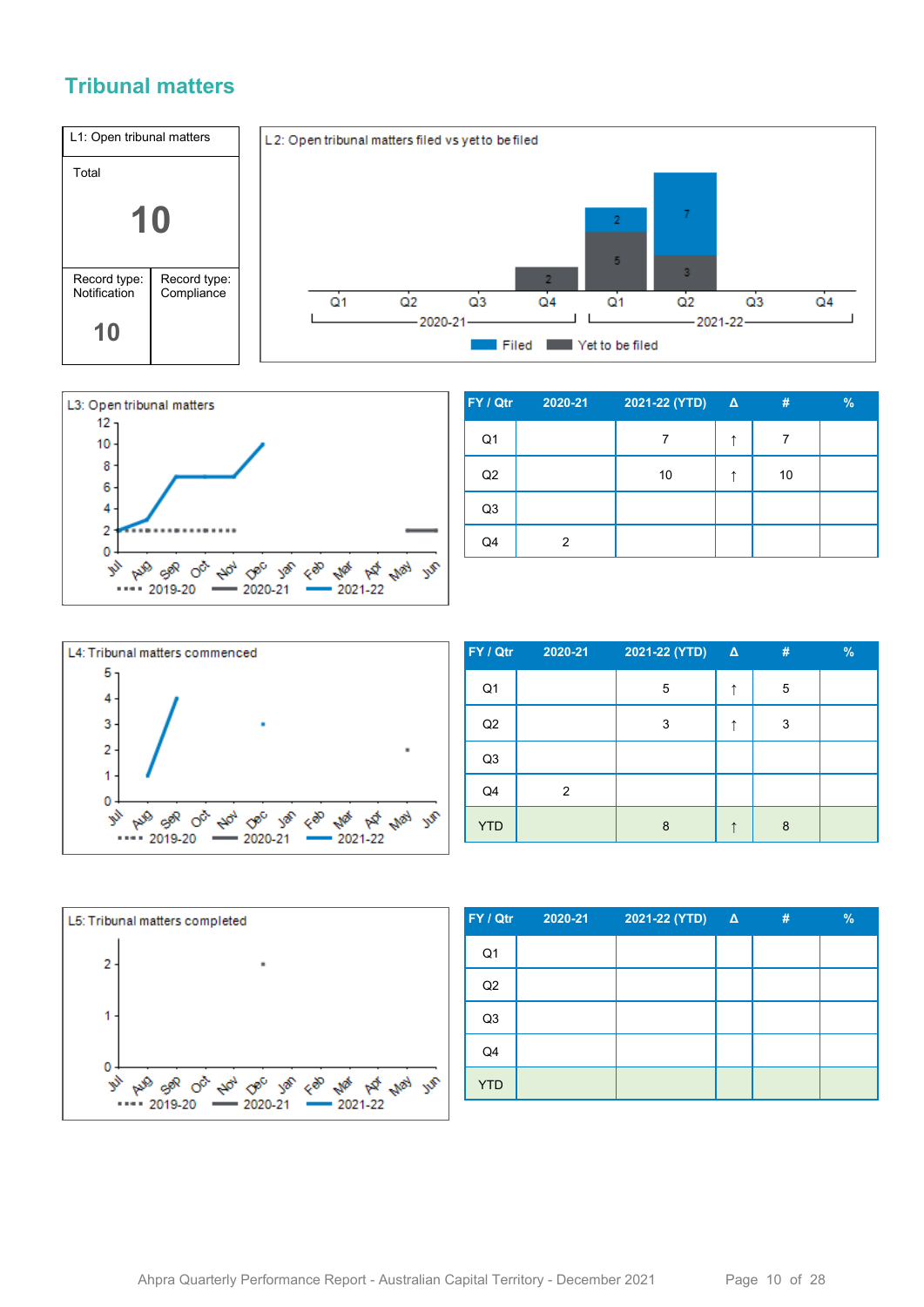







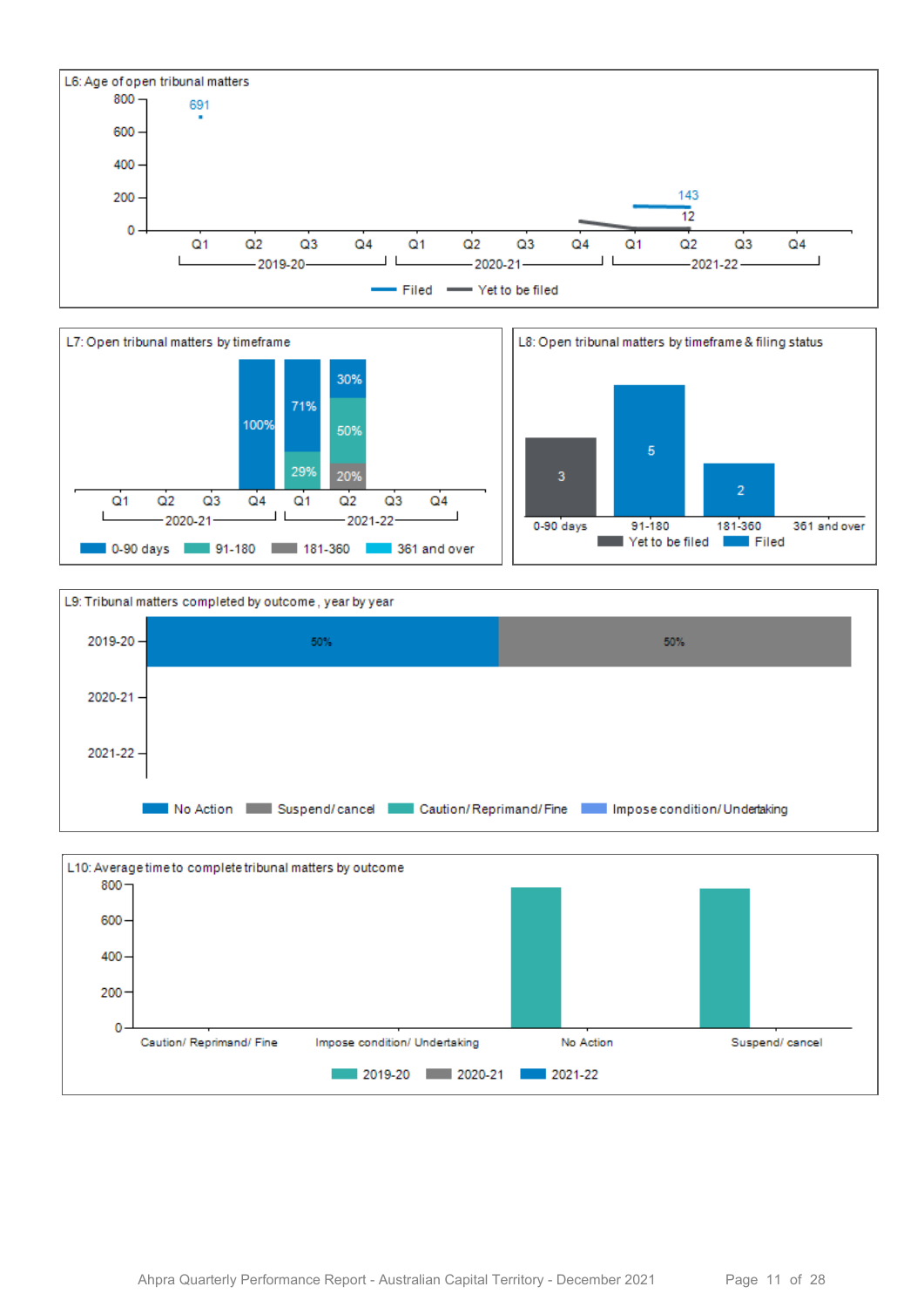#### **Panel matters**





| FY / Qtr       | 2020-21 | 2021-22 (YTD) | $\Delta$ | # | $\overline{\frac{9}{6}}$ |
|----------------|---------|---------------|----------|---|--------------------------|
| Q <sub>1</sub> |         |               |          |   |                          |
| Q <sub>2</sub> |         |               |          |   |                          |
| Q <sub>3</sub> |         |               |          |   |                          |
| Q4             |         |               |          |   |                          |



| FY / Qtr       | 2020-21 | 2021-22 (YTD) Δ | # | $\frac{9}{6}$ |
|----------------|---------|-----------------|---|---------------|
| Q <sub>1</sub> |         |                 |   |               |
| Q2             |         |                 |   |               |
| Q <sub>3</sub> |         |                 |   |               |
| Q4             |         |                 |   |               |
| <b>YTD</b>     |         |                 |   |               |



| FY / Qtr       | 2020-21 | 2021-22 (YTD) $\Delta$ | 47 | $\%$ |
|----------------|---------|------------------------|----|------|
| Q <sub>1</sub> |         |                        |    |      |
| Q2             |         |                        |    |      |
| Q <sub>3</sub> |         |                        |    |      |
| Q4             |         |                        |    |      |
| <b>YTD</b>     |         |                        |    |      |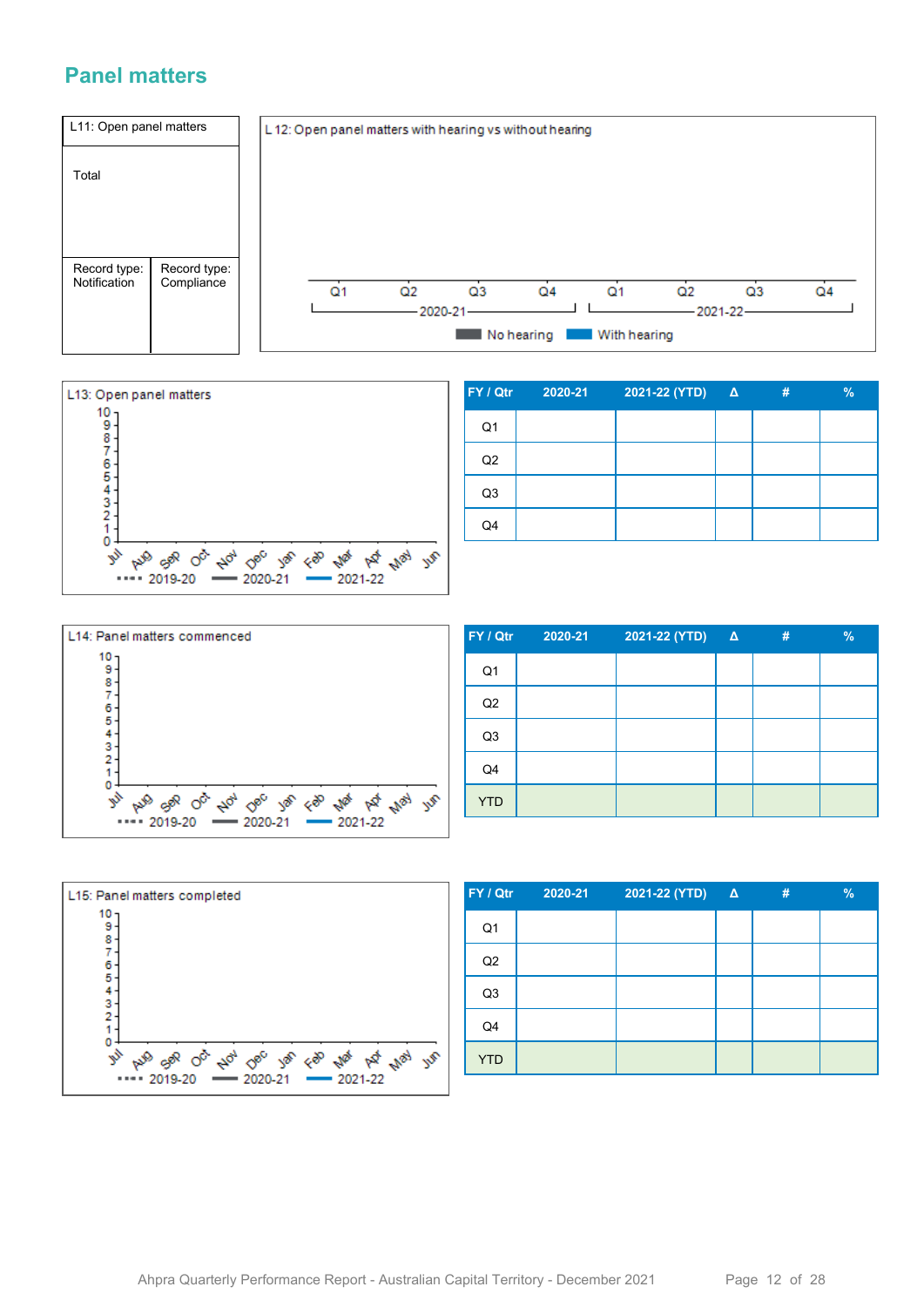





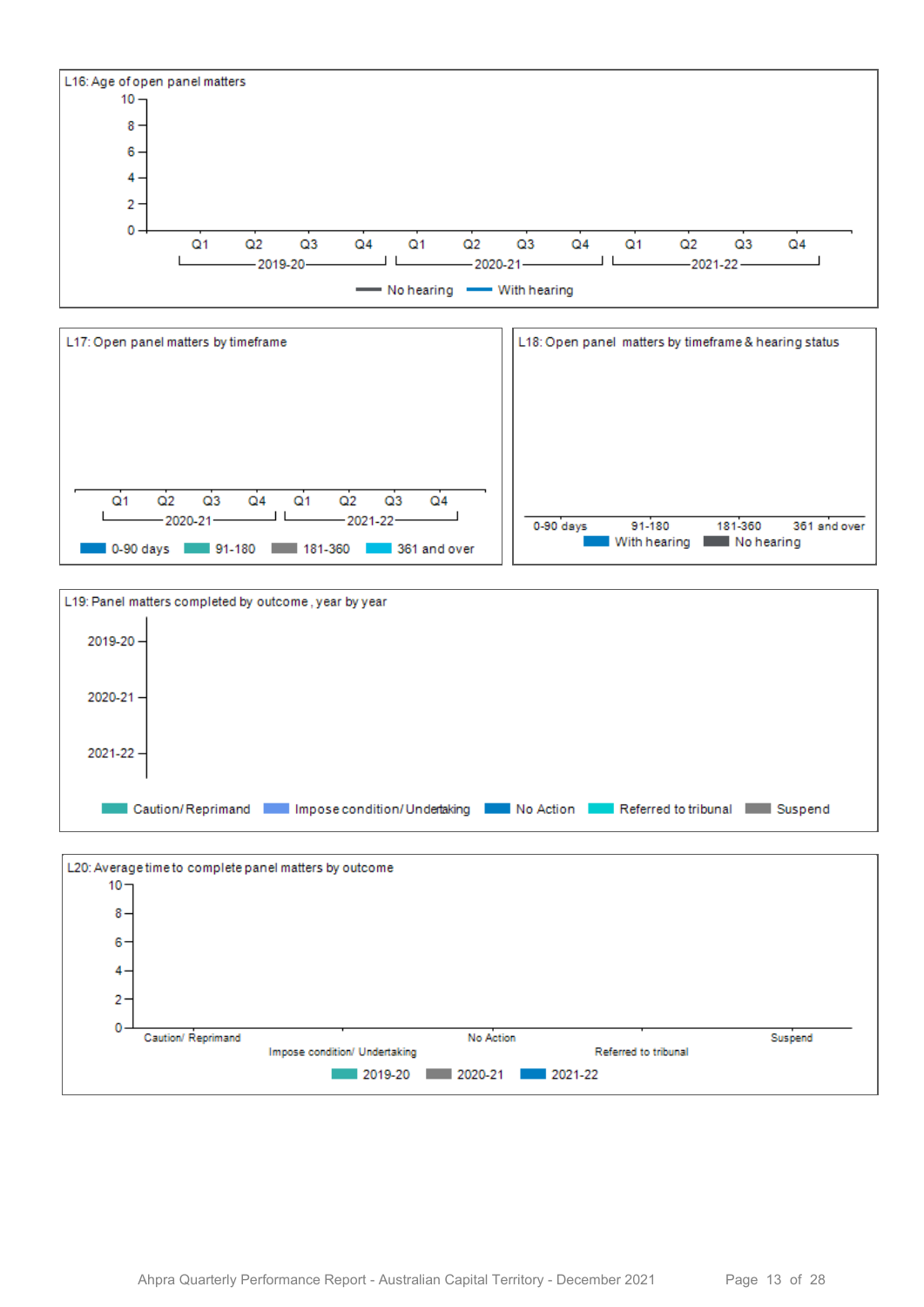#### **Panel vs tribunal matters**



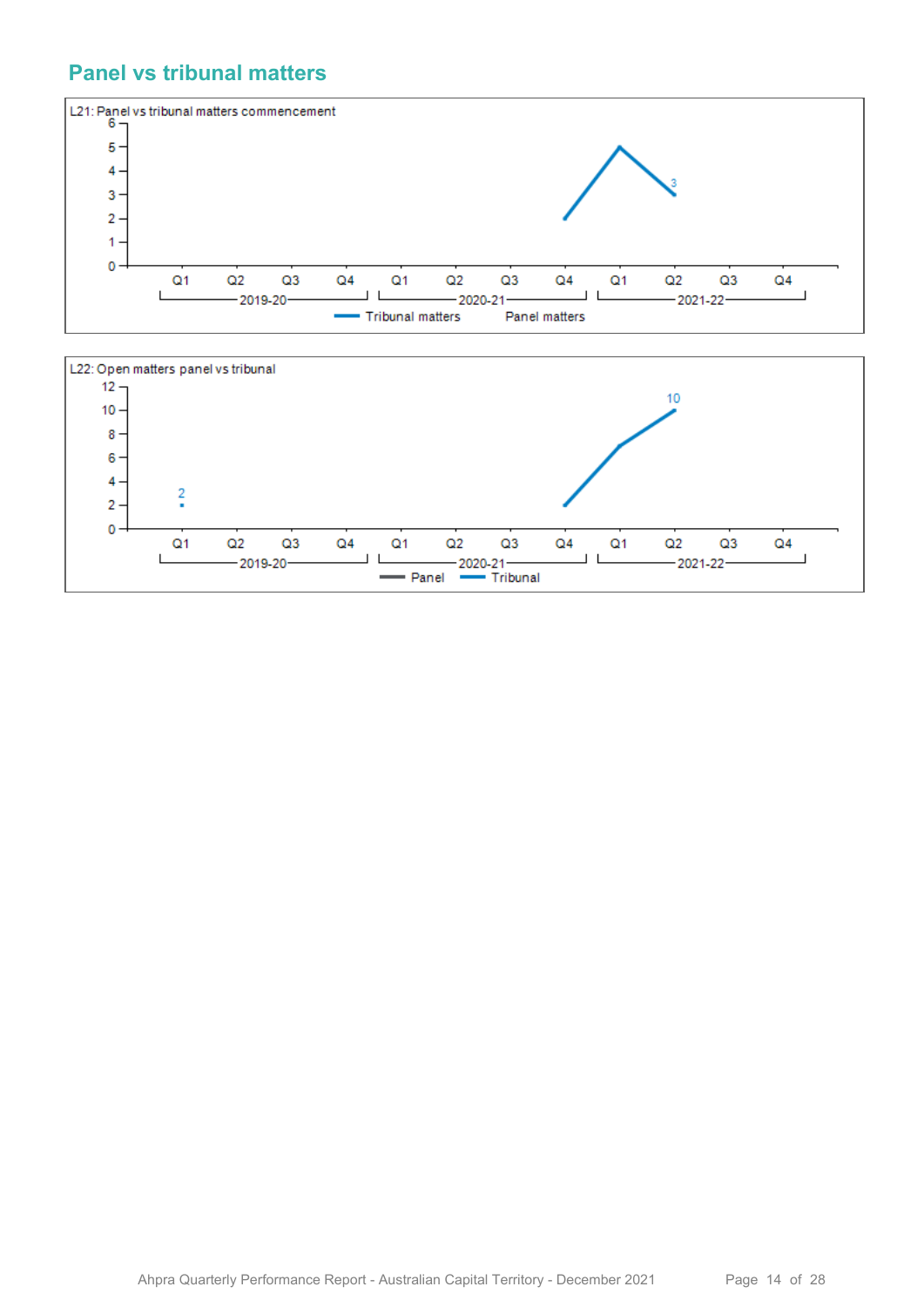#### **Criminal offences**



| FY / Qtr       | 2020-21 | 2021-22 (YTD) Δ | # | $\frac{9}{6}$ |
|----------------|---------|-----------------|---|---------------|
| Q1             |         |                 |   |               |
| Q2             |         |                 |   |               |
| Q <sub>3</sub> |         |                 |   |               |
| Q4             |         |                 |   |               |



| FY / Qtr       | 2020-21 | 2021-22 (YTD) | $\Delta$ | #   | $\%$      |
|----------------|---------|---------------|----------|-----|-----------|
| Q <sub>1</sub> | 2       |               |          | (2) | $(100\%)$ |
| Q2             |         |               |          |     |           |
| Q <sub>3</sub> |         |               |          |     |           |
| Q4             |         |               |          |     |           |
| <b>YTD</b>     | 2       |               |          | (2) | (100%)    |



| FY / Qtr       | 2020-21        | 2021-22 (YTD) | $\Delta$ | #   | $\%$   |
|----------------|----------------|---------------|----------|-----|--------|
| Q <sub>1</sub> | 2              |               |          | (2) | (100%) |
| Q2             |                |               |          |     |        |
| Q <sub>3</sub> |                |               |          |     |        |
| Q4             |                |               |          |     |        |
| <b>YTD</b>     | $\overline{2}$ |               |          | (2) | (100%) |



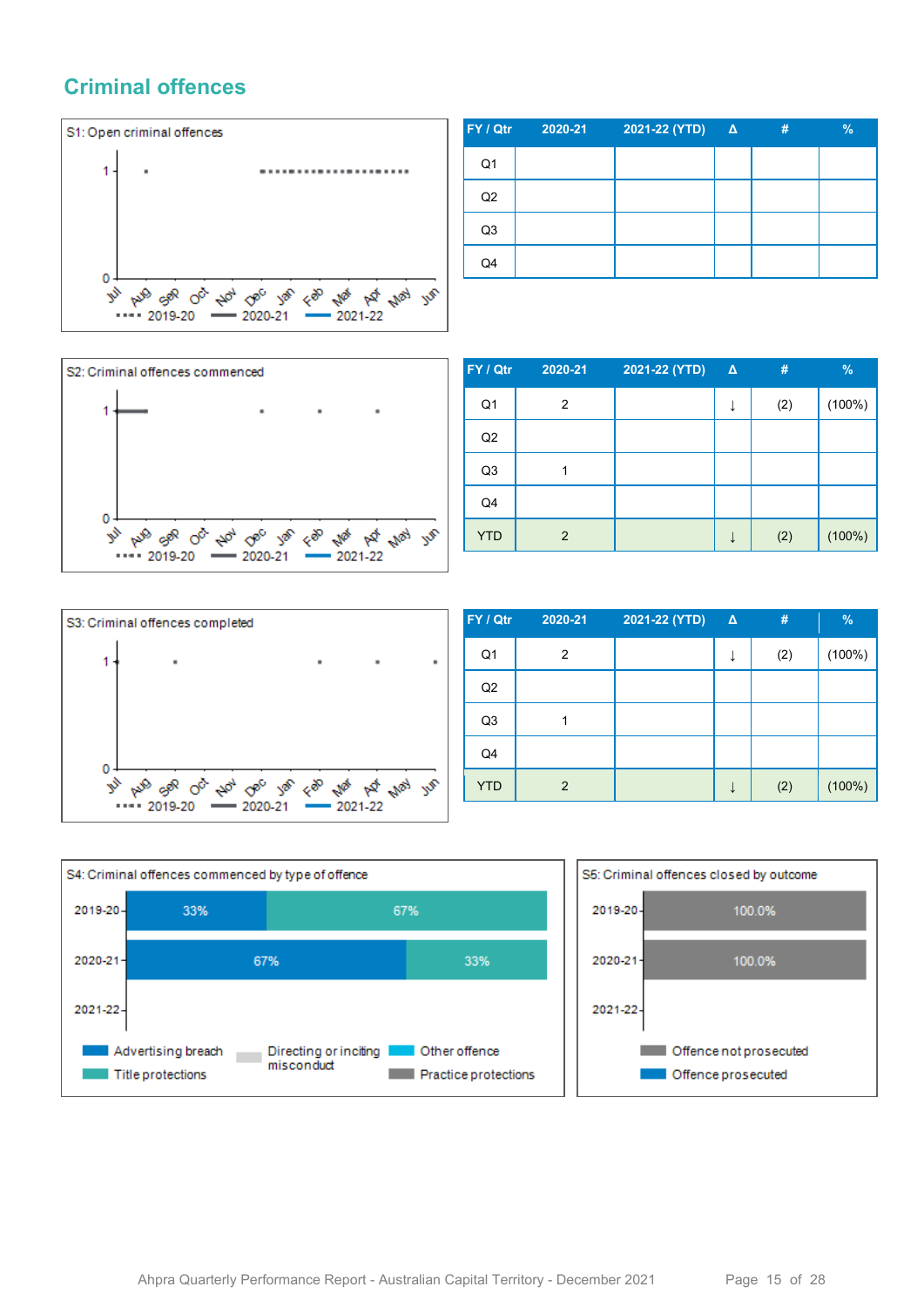## **Monitoring and compliance**





| FY / Qtr       | 2020-21 | 2021-22 (YTD) | Δ | #   | %     |
|----------------|---------|---------------|---|-----|-------|
| Q1             | 11      | 7             | ↓ | (4) | (36%) |
| Q2             | 12      | 12            |   | 0   | 0%    |
| Q <sub>3</sub> | 10      |               |   |     |       |
| Q4             | 10      |               |   |     |       |
| <b>YTD</b>     | 23      | 19            |   | (4) | (17%) |



| FY / Qtr       | 2020-21 | 2021-22 (YTD) | $\Delta$ | #   | %     |
|----------------|---------|---------------|----------|-----|-------|
| Q <sub>1</sub> | 12      | 9             |          | (3) | (25%) |
| Q2             | 12      | 11            | ↓        | (1) | (8%)  |
| Q <sub>3</sub> | 11      |               |          |     |       |
| Q4             | 9       |               |          |     |       |
| <b>YTD</b>     | 24      | 20            |          | (4) | (17%) |



| FY / Qtr       | 2020-21 | 2021-22 (YTD) | $\Delta$ | #   | $\%$ |
|----------------|---------|---------------|----------|-----|------|
| Q <sub>1</sub> | 94      | 93            | ↓        | (1) | (1%) |
| Q2             | 93      | 92            | ↓        | (1) | (1%) |
| Q <sub>3</sub> | 94      |               |          |     |      |
| Q4             | 93      |               |          |     |      |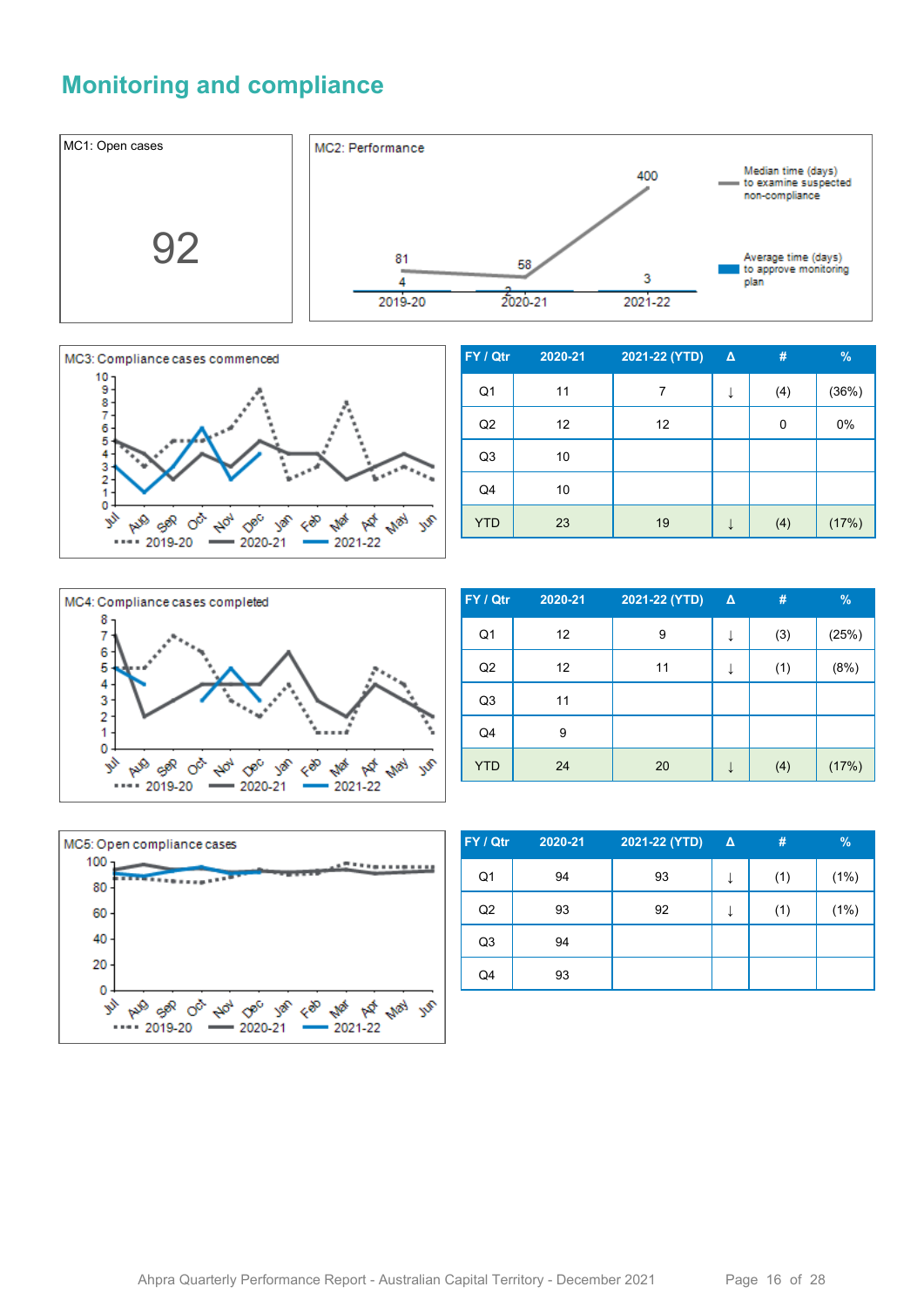



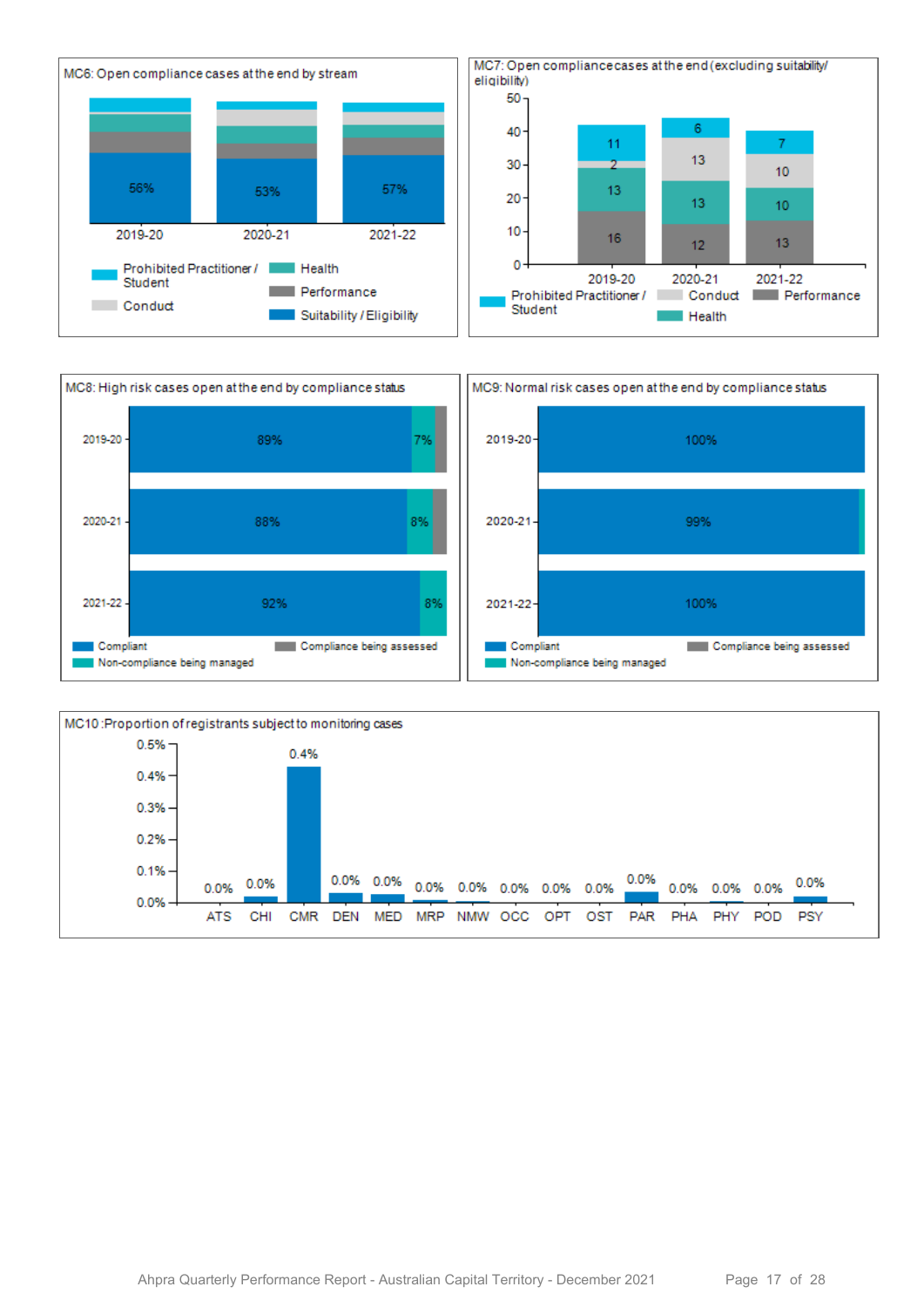# **Report Glossary**

Note: report content provided below does not necessarily apply to all National Board reports. The reference numbers in the performance report should be used to find relevant descriptions below.

| <b>Report content</b>                       | <b>Description</b>                                                                                                                                                                                                                                                                         |
|---------------------------------------------|--------------------------------------------------------------------------------------------------------------------------------------------------------------------------------------------------------------------------------------------------------------------------------------------|
| <b>Registration of health practitioners</b> |                                                                                                                                                                                                                                                                                            |
| R1: Registrants                             | The number of registered health practitioners at the end of the<br>reporting quarter.                                                                                                                                                                                                      |
| R2: Registrant numbers, year by year        | The number of registered health practitioners at the end of each<br>reporting quarter.                                                                                                                                                                                                     |
| R3: Registration types                      | The number of registered health practitioners, by the type of<br>registration held at the end of the reporting quarter.                                                                                                                                                                    |
| R4: PPP of Registrants                      | The number of registered health practitioners, by their principal place<br>of practice ('PPP') at the end of the reporting quarter.                                                                                                                                                        |
| R5: Age of Registrants                      | The number of registered health practitioners in various age groups<br>at the end of the reporting quarter.                                                                                                                                                                                |
| R6: Gender of Registrants                   | The gender breakdown of registered health practitioners at the end of<br>the reporting quarter.                                                                                                                                                                                            |
| type                                        | R7: Endorsed registrants by endorsement The number of registered health practitioners in various endorsement<br>types at the end of the reporting quarter.                                                                                                                                 |
| R8: Registrants by profession               | The number of registered health practitioners in each profession at<br>the end of the reporting quarter.                                                                                                                                                                                   |
| R9: Registrants by division                 | The number of registered practitioners by division                                                                                                                                                                                                                                         |
| <b>Applications for registration</b>        |                                                                                                                                                                                                                                                                                            |
| A1: Applications this financial year        | The number of applications for registration this financial year that<br>have been received, finalised and remain open.                                                                                                                                                                     |
| A2: Registration online applications        | The number and proportion of registered health practitioners that<br>apply for registration online, rather than by hard copy form.                                                                                                                                                         |
| A3: Applications open                       | The blue line on this line graph shows the open applications for<br>registration at the end of each month during the current financial<br>year. The grey line shows those open during the previous financial<br>year.<br>The table on the right of the line graph shows the number of open |
|                                             | applications at the end of each quarter and provides the difference<br>compared to same time for the previous financial year.                                                                                                                                                              |
| A4: Applications received                   | The blue line on this line graph shows the applications for registration<br>received during each month of the current financial year. The grey<br>line shows those received during the previous financial year.                                                                            |
|                                             | The table on the right of the line graph shows the number of<br>applications received during each quarter and provides the difference<br>compared to same period for the previous financial year.                                                                                          |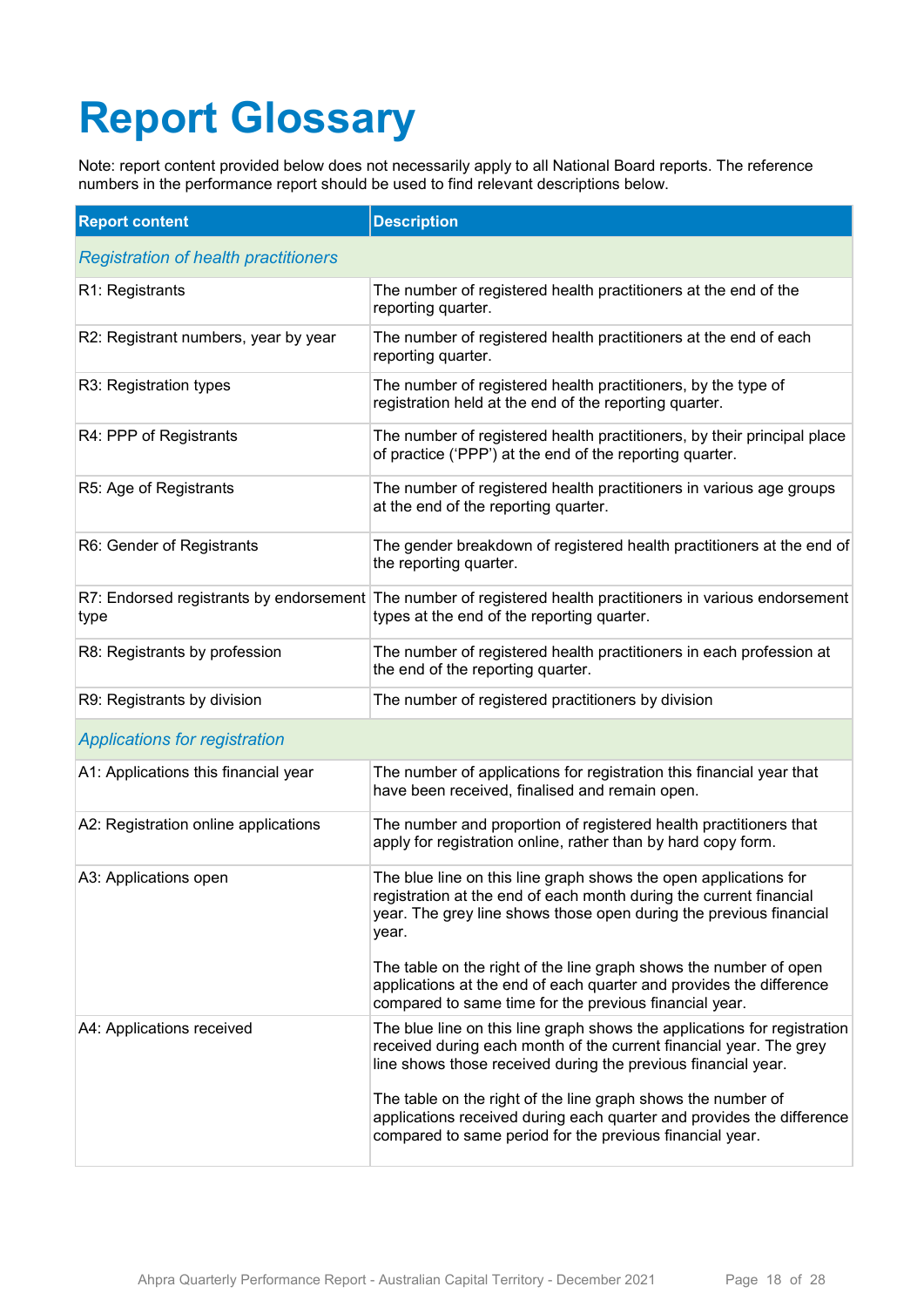| A5: Applications finalised                             | The blue line on this line graph shows the applications for registration<br>finalised during each month of the current financial year. The grey<br>line shows those finalised during the previous financial year.<br>The table on the right of the line graph shows the number of<br>applications finalised during each quarter and provides the difference<br>compared to same period for the previous financial year. |
|--------------------------------------------------------|-------------------------------------------------------------------------------------------------------------------------------------------------------------------------------------------------------------------------------------------------------------------------------------------------------------------------------------------------------------------------------------------------------------------------|
| A6: Applications received by applicant's<br><b>PPP</b> | The number of applications received each financial year by the<br>applicant's principal place of practice during that financial year.                                                                                                                                                                                                                                                                                   |
| A7: Applications received by applicant<br>type         | The trend of applications received each reporting quarter for new<br>domestic graduates (blue line), new overseas qualified applicants<br>(dark grey line) and all other applicants (light grey line).                                                                                                                                                                                                                  |
| A8: Outcomes of finalised applications                 | The number of applications for registration finalised by the outcome<br>of the application for the two previous financial years.                                                                                                                                                                                                                                                                                        |
| A9: Outcome of finalised applications                  | The number of applications for registration finalised by the outcome<br>of the application for the current and previous financial years broken<br>down into reporting quarters.                                                                                                                                                                                                                                         |
| A10: Median time to decide applications                | The median time to decide applications each month of the previous<br>financial year and current financial year to date. The timeframe<br>commences when the applicant has submitted all required<br>documentation until a final decision has been made on the<br>application.                                                                                                                                           |
| A11: Open applications within statutory<br>timeframe   | The Statutory timeframe is the 90 calendar day period allowed to<br>decide an application for registration under s. 85 of the National Law.<br>The graph highlights the percentage of open applications that were<br>within the statutory timeframe at the end of the month over the<br>current financial year and previous financial year.                                                                             |
| <b>Endorsement applications for registration</b>       |                                                                                                                                                                                                                                                                                                                                                                                                                         |
| A12: Applications open                                 | The blue line on this line graph shows the open applications for<br>endorsement at the end of each month during the current financial<br>year. The grey line shows those open during the previous financial<br>year.<br>The table on the right of the line graph shows the number of open<br>applications for endorsement at the end of each quarter and provides                                                       |
|                                                        | the difference compared to same time for the previous financial year.                                                                                                                                                                                                                                                                                                                                                   |
| A13: Applications received                             | The blue line on this line graph shows the applications for<br>endorsement received during each month of the current financial<br>year. The grey line shows those received during the previous<br>financial year.                                                                                                                                                                                                       |
|                                                        | The table on the right of the line graph shows the number of<br>applications for endorsement received during each quarter and<br>provides the difference compared to same period for the previous<br>financial year.                                                                                                                                                                                                    |
| A 14: Applications finalised                           | The blue line on this line graph shows the applications for<br>endorsement finalised during each month of the current financial<br>year. The grey line shows those finalised during the previous<br>financial year.                                                                                                                                                                                                     |
|                                                        | The table on the right of the line graph shows the number of<br>applications for endorsement finalised during each quarter and<br>provides the difference compared to same period for the previous                                                                                                                                                                                                                      |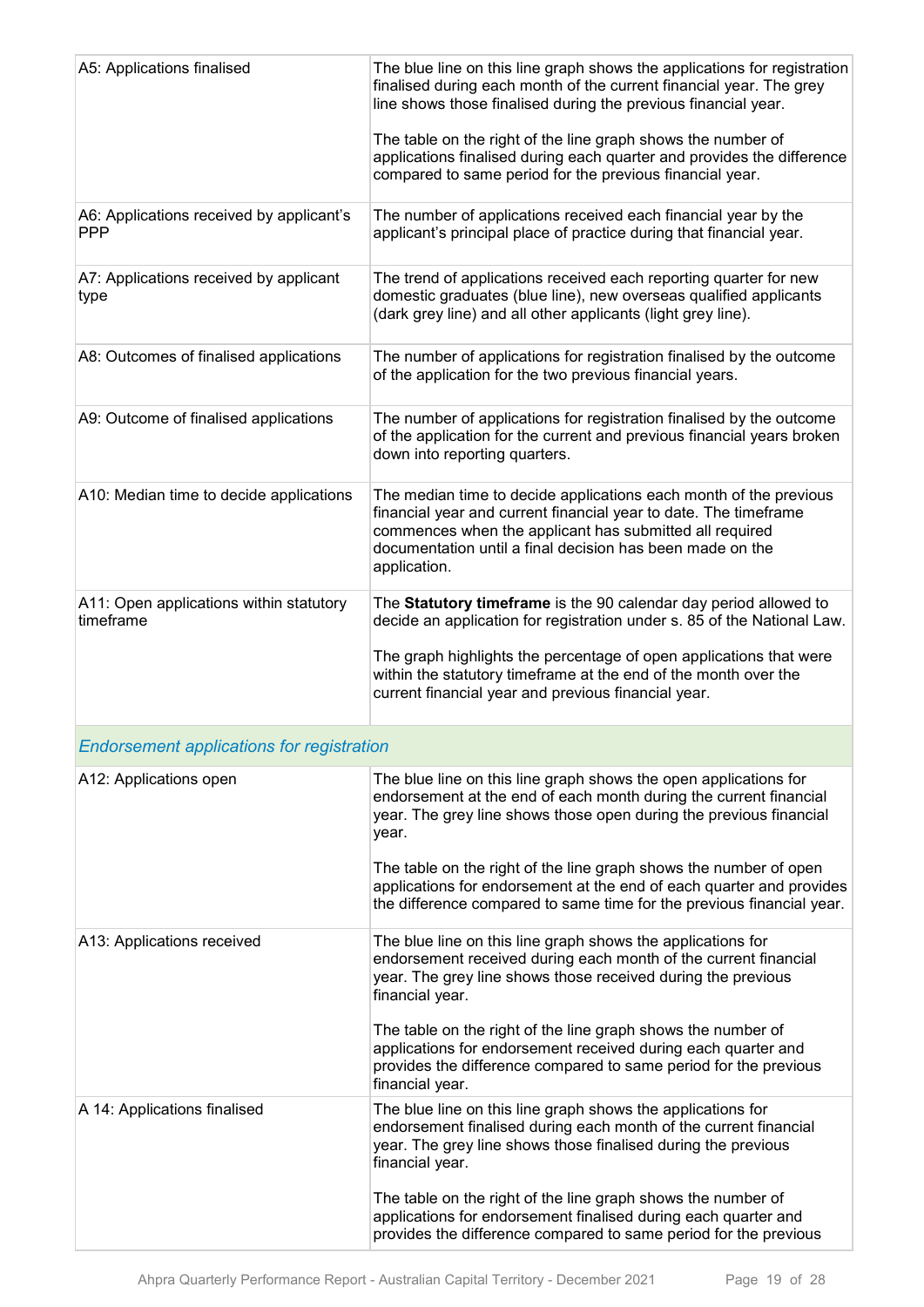|                                        | financial year.                                                                                                                                                                                                                                                                                                                                                                                                                                                                                                                                                                                                                                                                                 |
|----------------------------------------|-------------------------------------------------------------------------------------------------------------------------------------------------------------------------------------------------------------------------------------------------------------------------------------------------------------------------------------------------------------------------------------------------------------------------------------------------------------------------------------------------------------------------------------------------------------------------------------------------------------------------------------------------------------------------------------------------|
| <b>Notifications about registrants</b> |                                                                                                                                                                                                                                                                                                                                                                                                                                                                                                                                                                                                                                                                                                 |
| N1: Notifications this financial year  | The number of notifications that have been received, completed and<br>remain open this financial year and the percentage compared with<br>same time previous financial year.                                                                                                                                                                                                                                                                                                                                                                                                                                                                                                                    |
|                                        | Open notifications are those notifications that remain open at the<br>end of the reporting period, in the assessment, investigation, health<br>or performance assessment stage.<br>Note: Matters open in the Panel Hearing or Tribunal Hearing stage<br>are excluded from the Open Notifications count, but are counted in<br>the Legal Services section of the report.                                                                                                                                                                                                                                                                                                                         |
|                                        | Received notifications are those that are received by Ahpra,<br>including those referred to Ahpra by the Office of the Health<br>Ombudsman in QLD, that are decided under section 149 of the<br>National Law (s. 150 in QLD) to meet the requirements of a<br>notification.                                                                                                                                                                                                                                                                                                                                                                                                                     |
|                                        | Completed notifications include the notifications that are closed<br>from the assessment, investigation, or health and performance<br>stages, or those that are progressed from these stages to a Panel<br>Hearing or Tribunal Hearing.<br>For example: a matter in investigation that is decided to be referred<br>to a Tribunal Hearing will be counted as a notification completion.<br>Likewise a matter in which No Further action is decided at the<br>assessment stage will be counted as a completed notification.<br>Note: Completed notification is different from notifications closed<br>which includes closures for all stages (including Panel Hearing and<br>Tribunal Hearings). |
| N2: Received vs completed              | The number of notifications that have been received compared to the<br>number of notifications that have been completed during each<br>reporting quarter in the current financial year.                                                                                                                                                                                                                                                                                                                                                                                                                                                                                                         |
| N3: Open Notifications                 | The blue line on this line graph shows the number of notifications<br>opened during each reporting month of the current financial year<br>compared with the numbers opened during each reporting month of<br>the two previous financial years.<br>The table on the right of the line graph provides the number of<br>notifications that remained open at the end of each reporting quarter<br>and also provides the difference compared to same time last financial<br>year.                                                                                                                                                                                                                    |
| N4: Notifications received             | The blue line on this line graph shows the number of notifications<br>received during each reporting month of the current financial year<br>compared with the numbers received during each reporting month of<br>the two previous financial years.<br>The table on the right of the line graph provides the number of                                                                                                                                                                                                                                                                                                                                                                           |
|                                        | notifications received during each reporting quarter and also provides<br>the difference compared to same time last financial year.                                                                                                                                                                                                                                                                                                                                                                                                                                                                                                                                                             |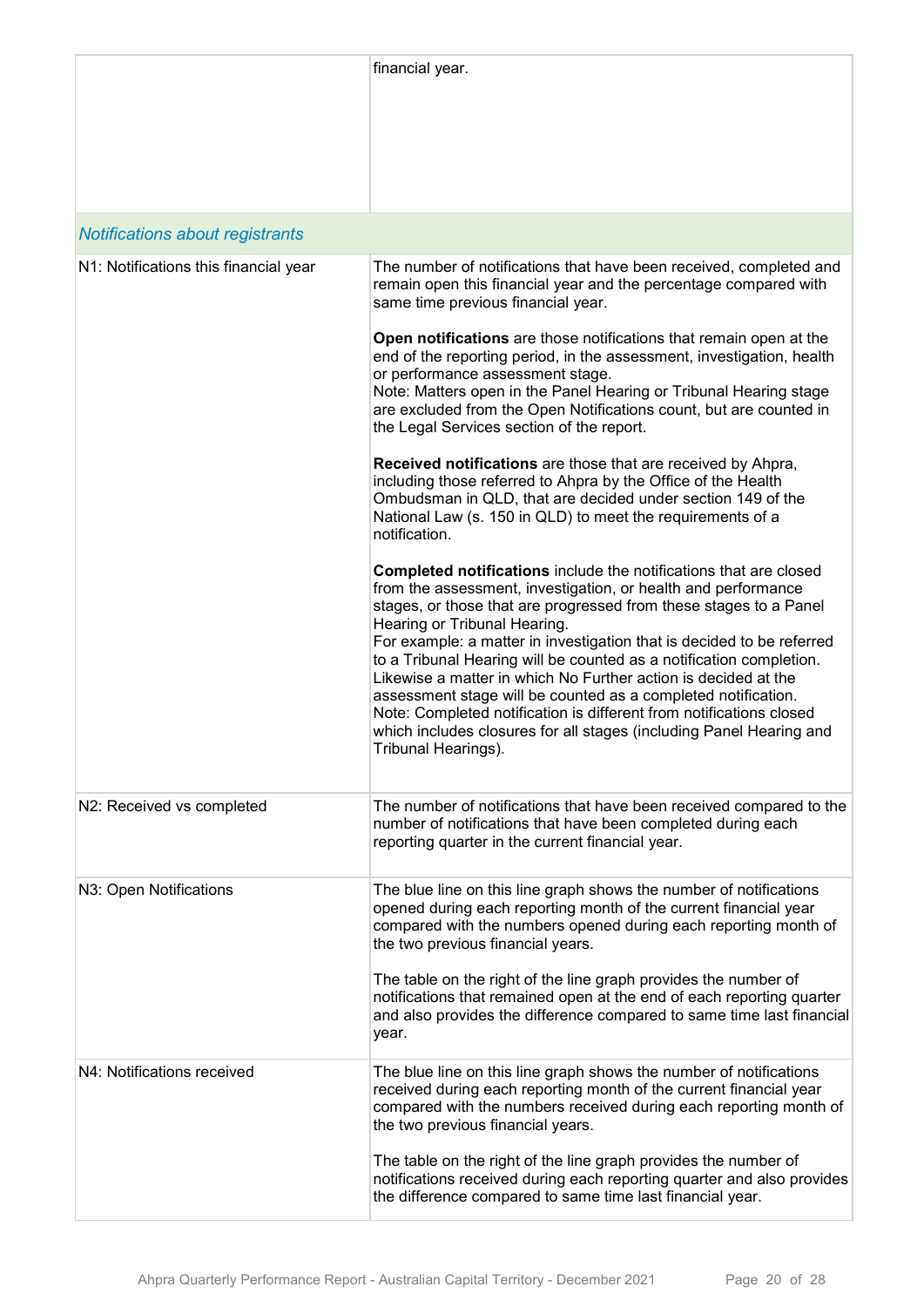| N5: Notifications completed                                                   | The blue line on this line graph shows the number of notifications<br>completed during each reporting month of the current financial year<br>compared with the numbers completed during each reporting month<br>of the two previous financial years.<br>The table on the right of the line graph provides the number of<br>notifications completed during each reporting quarter and also<br>provides the difference compared to same time last financial year. |
|-------------------------------------------------------------------------------|-----------------------------------------------------------------------------------------------------------------------------------------------------------------------------------------------------------------------------------------------------------------------------------------------------------------------------------------------------------------------------------------------------------------------------------------------------------------|
| N6: I/A Taken                                                                 | This section shows the total number Immediate Actions ('I/A') taken<br>during this financial year and percentage compared with same time<br>previous financial year.                                                                                                                                                                                                                                                                                            |
|                                                                               | Immediate Action means the interim step taken to restrict a<br>practitioner's registration while a complaint is investigated. Immediate<br>actions include:                                                                                                                                                                                                                                                                                                     |
|                                                                               | - the suspension of, or imposition of a condition on, a registered<br>health practitioner's or student's registration<br>- accepting an undertaking from a registered health practitioner or<br>student, and<br>- accepting the surrender of a registered health practitioner's or<br>student's registration.                                                                                                                                                   |
| I/A was initiated                                                             | N7: % of new notifications received where This area chart shows the percentage of the total notifications<br>received during a reporting quarter where an Immediate Action was<br>initiated for the matter.                                                                                                                                                                                                                                                     |
| N8: Outcome of immediate actions                                              | Percentage of different outcomes of immediate actions for the current<br>financial year and two previous financial years, including accepting<br>surrender, accepting undertaking, I/A not taken, suspend registration<br>and impose conditions.                                                                                                                                                                                                                |
| N9: Median time to take IA                                                    | The median time (measured in calendar days) to take I/A for the<br>current financial year and previous financial by quarter                                                                                                                                                                                                                                                                                                                                     |
| N10: Notifications completed by stage<br>and outcome type this financial year | Percentage of notifications that are completed in the assessment,<br>investigation or health or performance assessment stage. Each stage<br>is then further broken down to highlight the percentage of<br>notifications completed by stage and outcome where the stages are<br>no action, action and referral to a Panel or Tribunal.                                                                                                                           |
|                                                                               | No action includes outcomes where a person surrenders their<br>registration.                                                                                                                                                                                                                                                                                                                                                                                    |
| N11: Notifications completed by outcome,<br>year by year                      | Percentage of notifications completed for the current financial year<br>and two previous financial years, by outcome including no action,<br>impose conditions, caution, referral to a Panel or Tribunal and accept<br>undertaking.                                                                                                                                                                                                                             |
| N12: Average time to complete<br>notifications                                | The timeframe of a notification commences when Ahpra accepts<br>the matter as a notification until a final decision has been made on<br>the notification or it is referred to a Panel or Tribunal.                                                                                                                                                                                                                                                              |
|                                                                               | The graph outlines the average time (measured in calendar days) to<br>complete notifications in the investigation, assessment and health or<br>performance assessment stage for the current financial year and two<br>previous financial years.                                                                                                                                                                                                                 |
| N13: Average time to complete<br>assessments                                  | The average time (measured in calendar days) to complete<br>assessments for the current financial year and two previous financial<br>years.                                                                                                                                                                                                                                                                                                                     |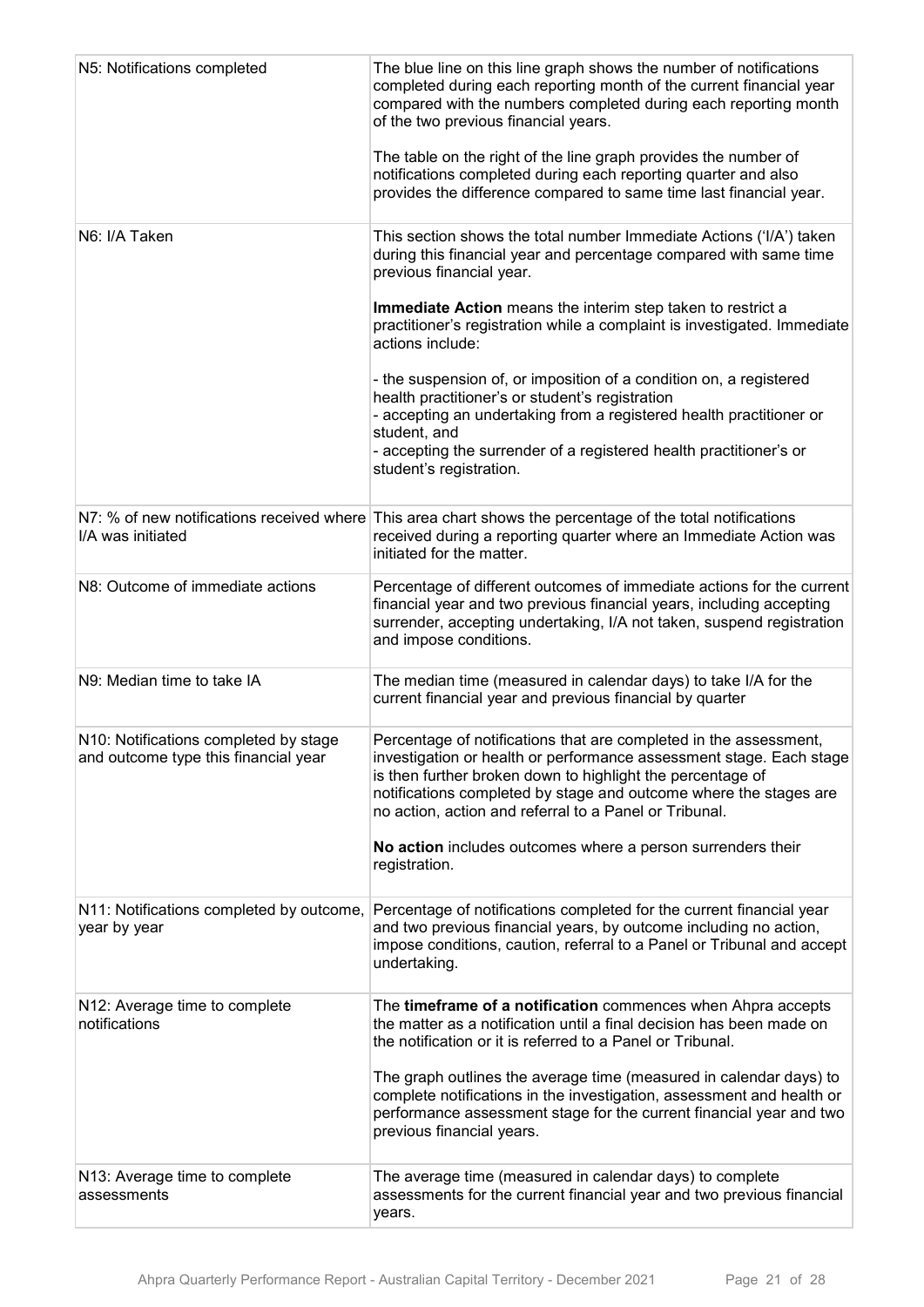| N14: Average time to complete<br>notifications, year by year   | The average time (measured in calendar days) to complete<br>notifications for the current financial year and two previous financial<br>years.                                                                                                                                                                                                                                                                                                                             |
|----------------------------------------------------------------|---------------------------------------------------------------------------------------------------------------------------------------------------------------------------------------------------------------------------------------------------------------------------------------------------------------------------------------------------------------------------------------------------------------------------------------------------------------------------|
| N15: Average time to complete<br>notifications by outcome type | The average time (measured in calendar days) to complete<br>notifications for the current financial year and two previous financial<br>years by outcome type including no action, action and referral to a<br>Panel or Tribunal.                                                                                                                                                                                                                                          |
| N16: Average age of open notifications                         | The age of an open notification refers to the length of time from<br>when Ahpra accepted the matter as a notification to the end of the<br>relevant reporting period.                                                                                                                                                                                                                                                                                                     |
|                                                                | The graph outlines the average age (measured in calendar days) of<br>open notifications for the current financial year and two previous<br>financial years.                                                                                                                                                                                                                                                                                                               |
| stage                                                          | N17: Average age of open notifications by The average age (measured in calendar days) of open notifications<br>for the current financial year and two previous financial years by<br>stage including assessment, investigation and health or performance<br>assessment.                                                                                                                                                                                                   |
| N18: Aged notifications - completed vs<br>open                 | An aged notification is a notification where it is 12 months or longer<br>since Ahpra has accepted the matter as a notification.                                                                                                                                                                                                                                                                                                                                          |
|                                                                | The graph shows the number of aged notifications that were<br>completed during the quarter in grey. This is compared to the number<br>of aged notifications that remained open at the end of the quarter.<br>The dark blue shows the number of notifications that were already<br>aged at the end of previous quarter and the light blue shows the<br>notifications that became aged during the reporting period and<br>remained open at the end of the reporting period. |
| <b>Tribunal and Panel matters</b>                              |                                                                                                                                                                                                                                                                                                                                                                                                                                                                           |
| L1: Open tribunal matters                                      | Open tribunal matters are those tribunal matters that remain open<br>at the end of the reporting period. Tribunal matters will become open<br>tribunal matters when the decision to refer a matter to the Tribunal<br>has been made or when the matter has been filed with the Tribunal.<br>This section shows the number of tribunal matters that were open at<br>the end of the reporting quarter.                                                                      |
| L2: Open tribunal matters filed vs yet to<br>be filed          | The number of open tribunal matters compared to the number of<br>tribunal matters that are yet to be filed each quarter.                                                                                                                                                                                                                                                                                                                                                  |
| L3: Open tribunal matters                                      | The blue line on this line graph shows the number of tribunal matters<br>open during each reporting month of the current financial year<br>compared with the numbers open at the end of each reporting month<br>of the two previous financial years.                                                                                                                                                                                                                      |
|                                                                | The table on the right of the line graph provides the number of open<br>tribunal matters that remained open at the end of each reporting<br>quarter and also provides the difference compared to same time last<br>financial year.                                                                                                                                                                                                                                        |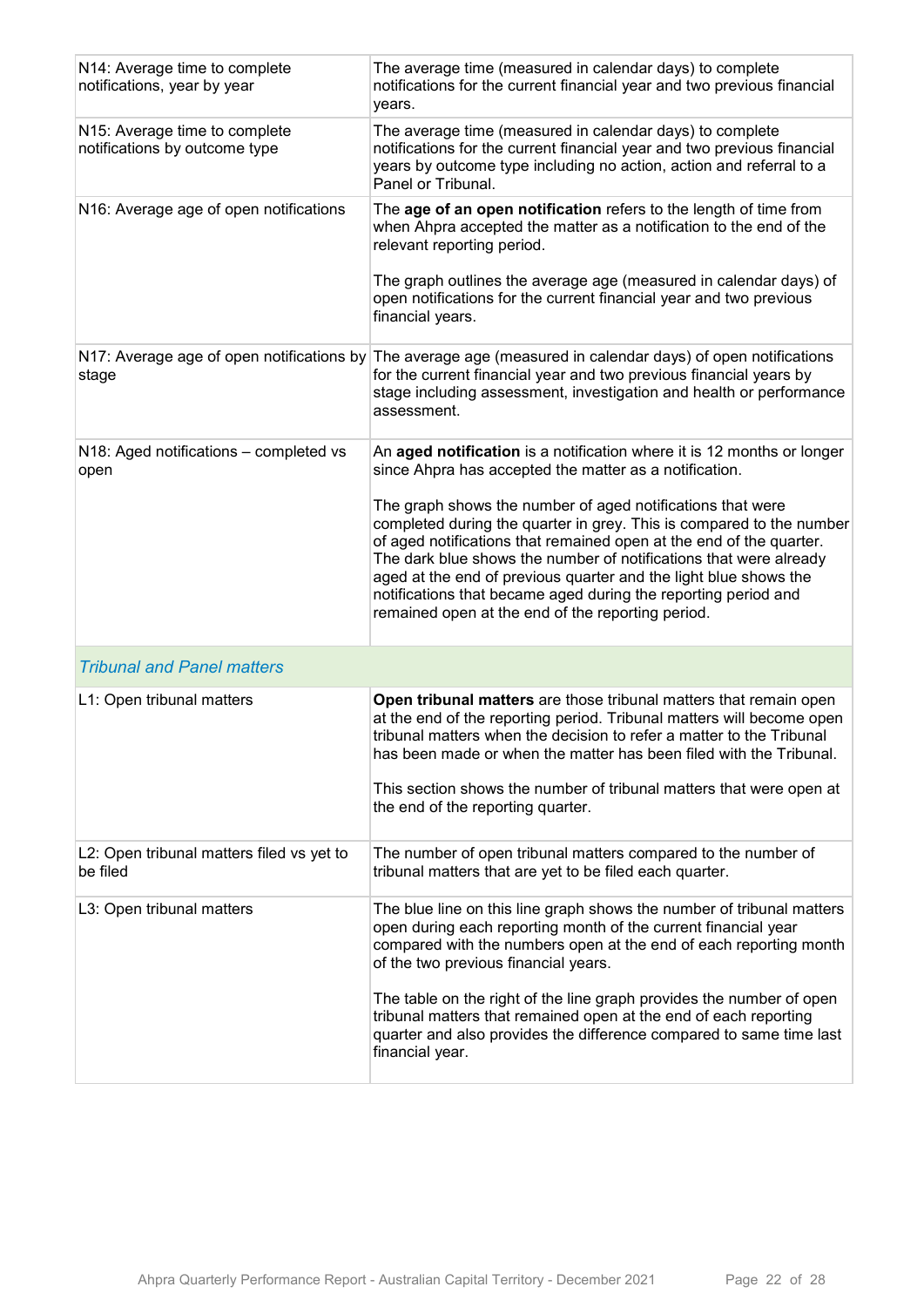| L4: Tribunal matters commenced                               | Tribunal matters are commenced when the matter is sent to the<br>Tribunal.<br>This line graph, via the blue line, shows the number of tribunal<br>matters commenced during each reporting month of the current<br>financial year compared with the numbers commenced during each<br>reporting month of the two previous financial years.<br>The table on the right of the line graph provides the number of<br>tribunal matters that commenced at the end of each reporting quarter<br>and also provides the difference compared to same time last financial<br>year.                                                                                                                                                                               |
|--------------------------------------------------------------|-----------------------------------------------------------------------------------------------------------------------------------------------------------------------------------------------------------------------------------------------------------------------------------------------------------------------------------------------------------------------------------------------------------------------------------------------------------------------------------------------------------------------------------------------------------------------------------------------------------------------------------------------------------------------------------------------------------------------------------------------------|
| L5: Tribunal matters completed                               | Completed tribunal matters are matters where there has been an<br>outcome from the tribunal including caution/reprimand/fine, impose<br>condition/undertaking, no action and suspend/cancel. It also includes<br>where a matter is referred back to the National Board.<br>This line graph, via the blue line, shows the number of tribunal<br>matters completed during each reporting month of the current<br>financial year compared with the numbers completed during each<br>reporting month of the two previous financial years.<br>The table on the right of the line graph provides the number of<br>completed tribunal matters during each reporting quarter and also<br>provides the difference compared to same time last financial year. |
| L6: Age of open tribunal matters                             | The age of an open tribunal matter commences when the decision<br>to refer to tribunal is recorded in Ahpra's system until the end of the<br>relevant reporting period.<br>This graph shows the age (measured in calendar days) of tribunal<br>matters that remain open each quarter. This includes tribunal matters<br>filed (blue line) and matters yet to be filed (grey line).                                                                                                                                                                                                                                                                                                                                                                  |
| L7: Open tribunal matters by timeframe                       | The timeframe of open tribunal matters each quarter and the<br>percentage of open tribunal matters in each timeframe.                                                                                                                                                                                                                                                                                                                                                                                                                                                                                                                                                                                                                               |
| L8: Open tribunal matters by timeframe<br>and filing status  | The timeframe of open tribunal matters at the end of the reporting<br>quarter and filing status of the open tribunal matters which is either<br>yet to be filed or filed.                                                                                                                                                                                                                                                                                                                                                                                                                                                                                                                                                                           |
| L9: Tribunal matters completed by<br>outcome, year by year   | The percentage of tribunal matters completed by outcome including<br>caution/reprimand/fine, impose condition/undertaking, no action and<br>suspend/cancel over the current financial year and two previous<br>financial years.<br>No action includes outcomes where a person surrenders their<br>registration and where the Tribunal refers the matter back to the<br>National Board.                                                                                                                                                                                                                                                                                                                                                              |
| L10: Average time to complete tribunal<br>matters by outcome | The time to complete tribunal matters commences from when the<br>referral decision is recorded in Ahpra's system to when the final<br>decision is made.<br>The graph outlines the average time (measured in calendar days) to<br>complete tribunal matters for the current financial year and two<br>previous financial years by outcome including caution/reprimand/fine,<br>impose condition/undertaking, no action and suspend/cancel.                                                                                                                                                                                                                                                                                                           |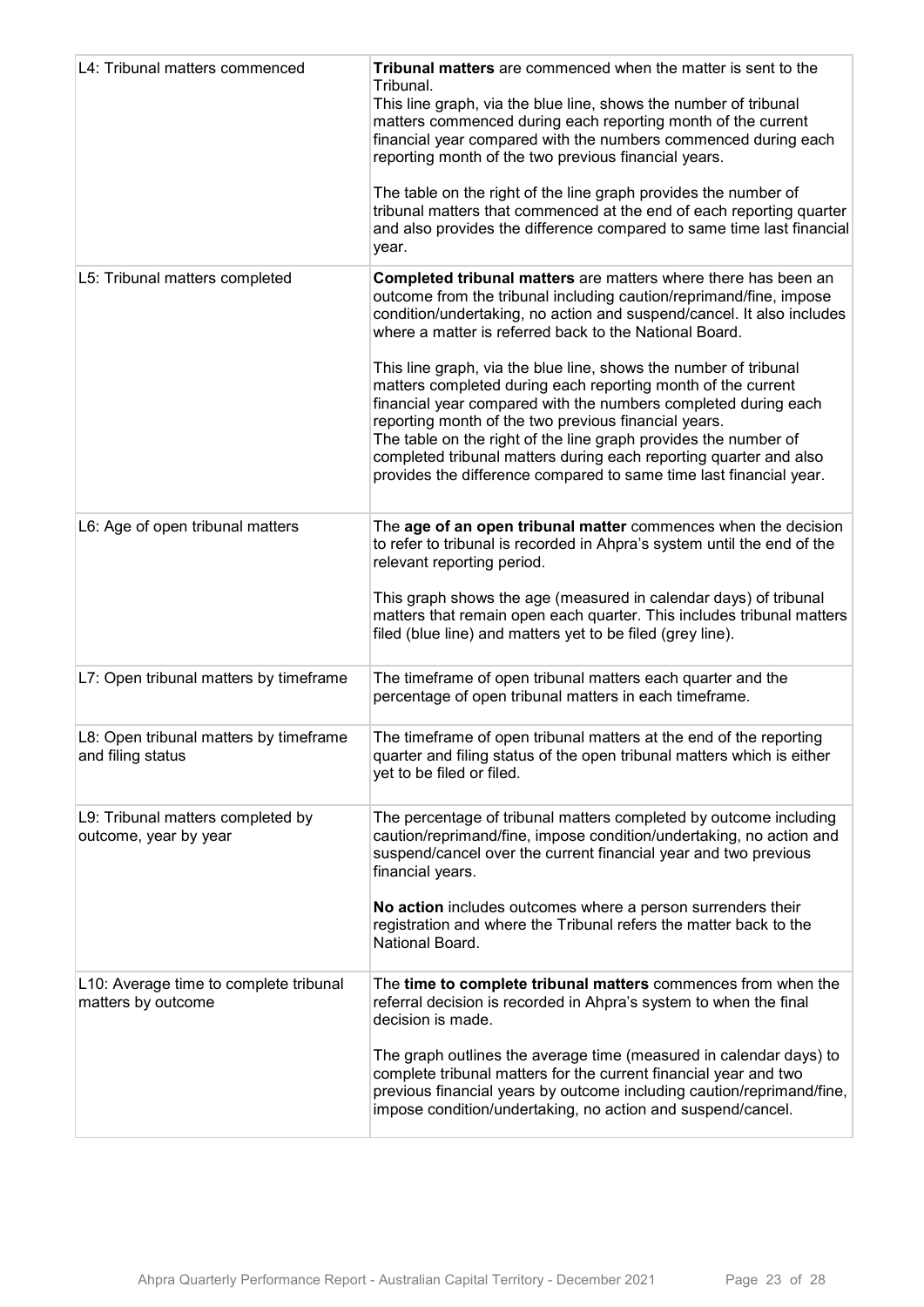| L11: Open panel matters                                    | Open panel matters are those panel matters that remain open at the<br>end of the reporting period. Panel matters become open panel<br>matters when the decision to refer a matter to the Panel has been<br>made or when there has been a Panel hearing.<br>This section shows the number of panel matters that were open at<br>the end of the reporting quarter. |
|------------------------------------------------------------|------------------------------------------------------------------------------------------------------------------------------------------------------------------------------------------------------------------------------------------------------------------------------------------------------------------------------------------------------------------|
| L12: Open panel matters with hearing vs<br>without hearing | The number of open panel matters with a hearing compared to the<br>number of open panel matters that did not have a hearing.                                                                                                                                                                                                                                     |
| L13: Open panel matters                                    | This line graph, via the blue line, shows the number of panel matters<br>open during each reporting month of the current financial year<br>compared with the numbers open at the end of each reporting month<br>of the two previous financial years.                                                                                                             |
|                                                            | The table on the right of the line graph provides the number of open<br>panel matters that remained open at the end of each reporting<br>quarter and also provides the difference compared to same time last<br>financial year.                                                                                                                                  |
| L14: Panel matters commenced                               | <b>Commencement of panel matters is when the matter is sent to the</b><br>Panel.                                                                                                                                                                                                                                                                                 |
|                                                            | This line graph, via the blue line, shows the number of panel matters<br>commenced during each reporting month of the current financial year<br>compared with the numbers commenced during each reporting<br>month of the two previous financial years.                                                                                                          |
|                                                            | The table on the right of the line graph provides the number of panel<br>matters that commenced at the end of each reporting quarter and<br>also provides the difference compared to same time last financial<br>year.                                                                                                                                           |
| L15: Panel matters completed                               | Completed panel matters are matters where there has been an<br>outcome from the panel including caution/reprimand, impose<br>condition/undertaking, no action, referred to tribunal and suspend.                                                                                                                                                                 |
|                                                            | This line graph, via the blue line, shows the number of panel matters<br>completed during each reporting month of the current financial year<br>compared with the numbers completed during each reporting month<br>of the two previous financial years.                                                                                                          |
|                                                            | The table on the right of the line graph provides the number of<br>completed panel matters at the end of each reporting quarter and<br>also provides the difference compared to same time last financial<br>year.                                                                                                                                                |
| L16: Age of open panel matters                             | The age of an open panel matter commences when the decision to<br>refer to panel is recorded in Ahpra's system until the end of the<br>relevant reporting period.                                                                                                                                                                                                |
|                                                            | This graph shows the age (measured in calendar days) of panel<br>matters that remain open each quarter. This includes panel matters<br>with a hearing (blue line) and matters that did not have a hearing<br>(grey line).                                                                                                                                        |
| L17: Open panel matters by timeframe                       | The timeframe of open panel matters each quarter and percentage of<br>open panel matters in each timeframe.                                                                                                                                                                                                                                                      |
| L18: Open panel matters by timeframe &<br>hearing status   | The timeframe and hearing status, with a hearing or without a<br>hearing, of the open tribunal matters.                                                                                                                                                                                                                                                          |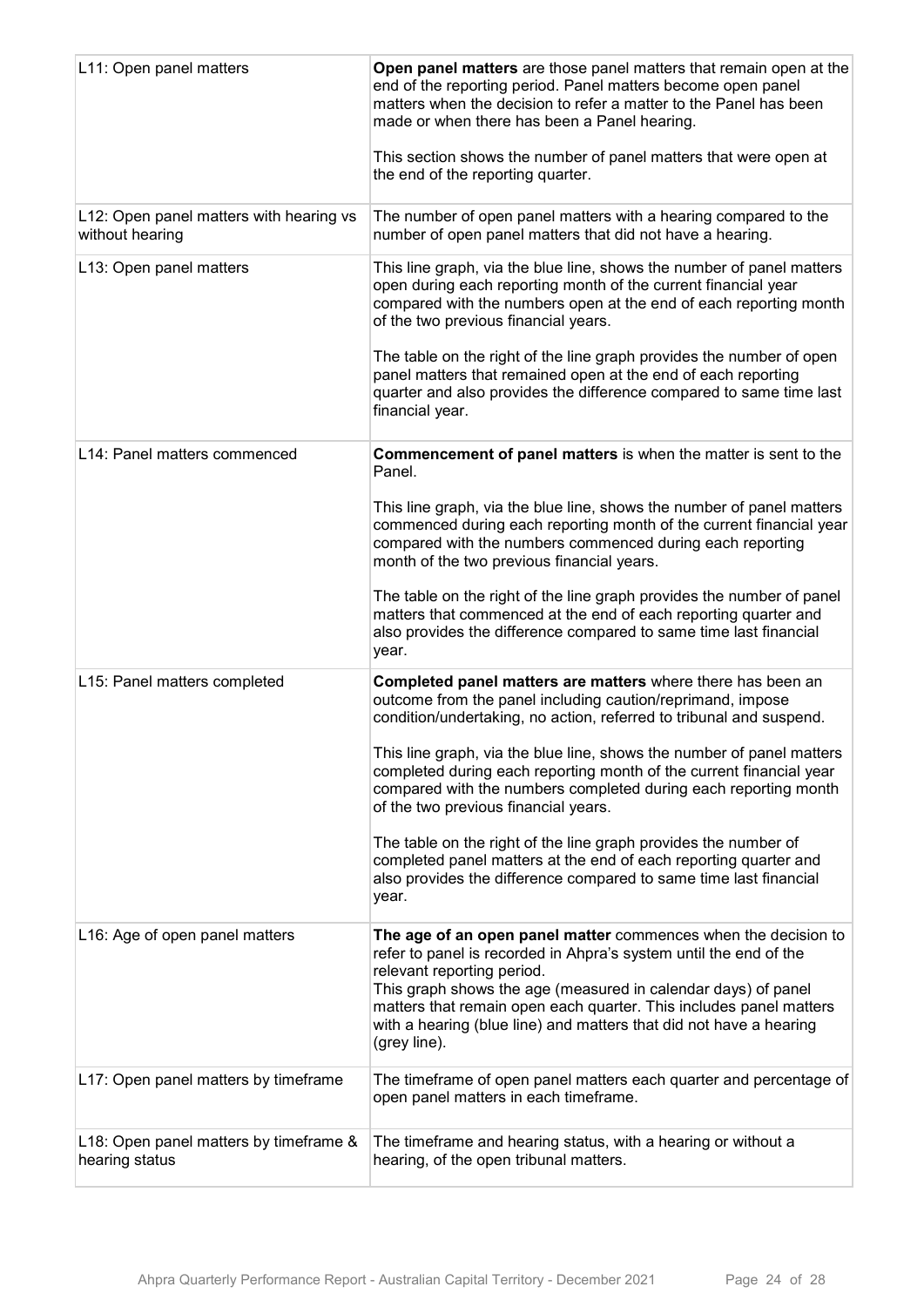| L19: Panel matters completed by<br>outcome, year by year  | The percentage of panel matters completed by outcome including<br>caution/reprimand, impose condition/undertaking, no action, referred<br>to tribunal and suspend over the current financial year and two<br>previous financial years.<br>No action includes outcomes where a person surrenders their<br>registration.                                                                                                            |
|-----------------------------------------------------------|-----------------------------------------------------------------------------------------------------------------------------------------------------------------------------------------------------------------------------------------------------------------------------------------------------------------------------------------------------------------------------------------------------------------------------------|
| L20: Average time to complete panel<br>matters by outcome | The time to complete panel matters commences when the decision<br>to refer to panel is recorded in Ahpra's system until the final decision<br>is made.<br>The average time (measured in calendar days) to complete panel<br>matters for the current financial year and two previous financial years<br>by outcome type including caution/reprimand, impose<br>condition/undertaking, no action, referred to tribunal and suspend. |
| L21: Panel vs tribunal matters<br>commencement            | Compares the number of referrals to Panels and Tribunals over the<br>previous financial year and current financial year.                                                                                                                                                                                                                                                                                                          |
| L22: Open matters panel vs tribunal                       | Compares the number of open tribunal matters and open panel<br>matters over the previous financial year and current financial year.                                                                                                                                                                                                                                                                                               |

#### *Criminal Offences*

*The National Law legislates for a number of offence provisions, including offences relating to advertising of regulated health services and title protections. The Criminal Offences Unit advises on and manages potential breaches of the offence provisions and oversees the prosecution of all criminal offence matters.*

| S1: Open criminal offences      | Open criminal offences matters are those matters that remain<br>open at the end of the reporting quarter.<br>This line graph, via the blue line, shows the number of criminal<br>offences open during each reporting month of the current financial<br>year compared with the numbers open at end of each reporting<br>month of the two previous financial years.<br>The table on the right of the line graph provides the number of open<br>criminal offences that remained open at the end of each reporting<br>quarter and also provides the difference compared to same time last<br>financial year. |
|---------------------------------|----------------------------------------------------------------------------------------------------------------------------------------------------------------------------------------------------------------------------------------------------------------------------------------------------------------------------------------------------------------------------------------------------------------------------------------------------------------------------------------------------------------------------------------------------------------------------------------------------------|
| S2: Criminal offences commenced | This line graph, via the blue line, shows the number of criminal<br>offence matters commenced during each reporting month of the<br>current financial year compared with the numbers commenced during<br>each reporting month of the two previous financial years.<br>The table on the right of the line graph provides the number of<br>criminal offence matters commenced at the end of each reporting<br>quarter and also provides the difference compared to same time last<br>financial year.                                                                                                       |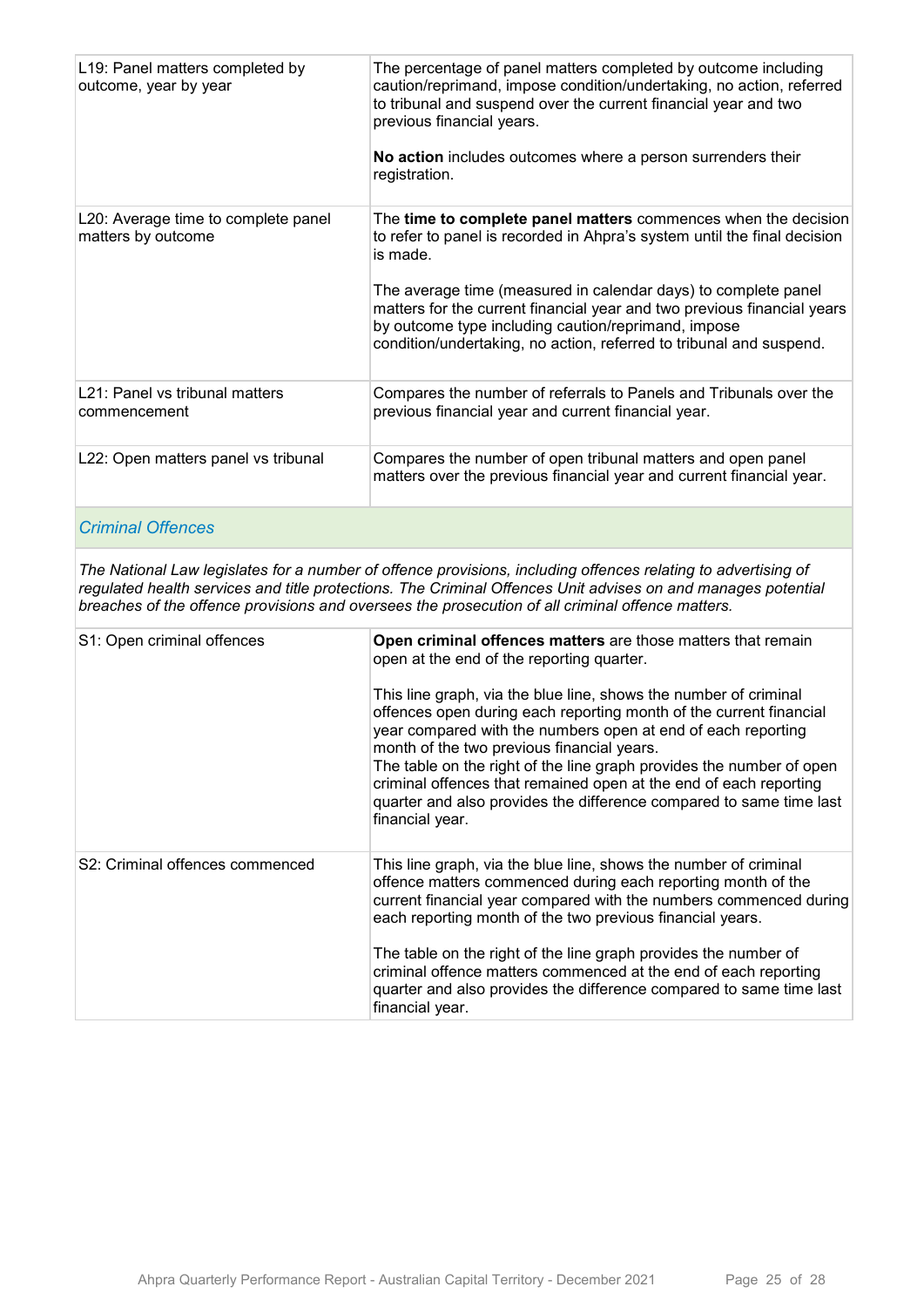| S3: Criminal offences completed                       | Completed criminal offence matters are those matters where it<br>has been decided to prosecute or not prosecute.<br>This line graph, via the blue line, shows the number of criminal<br>offence matters completed during each reporting month of the<br>current financial year compared with the numbers completed during<br>each reporting month of the two previous financial<br>years.<br>The table on the right of the line graph provides the number of<br>completed criminal offence matters at the end of each reporting<br>quarter and also provides the difference compared to same time last<br>financial year. |
|-------------------------------------------------------|---------------------------------------------------------------------------------------------------------------------------------------------------------------------------------------------------------------------------------------------------------------------------------------------------------------------------------------------------------------------------------------------------------------------------------------------------------------------------------------------------------------------------------------------------------------------------------------------------------------------------|
| S4: Criminal offences commenced by<br>type of offence | The percentage of criminal offences commenced over the three<br>previous financial years by type of offence including title protections,<br>advertising breach, practice protections, directing or inciting<br>misconduct and other offence.<br>Other offences include breach of a relevant registration<br>standard/endorsement, offences under Schedules 5 and 6 and<br>various other offences.                                                                                                                                                                                                                         |
| S5: Criminal offences closed by outcome               | The percentage of criminal offences closed during the current<br>financial year and two previous financial years by prosecuted or not<br>prosecuted.                                                                                                                                                                                                                                                                                                                                                                                                                                                                      |
|                                                       |                                                                                                                                                                                                                                                                                                                                                                                                                                                                                                                                                                                                                           |

#### *Monitoring and Compliance*

Health practitioners and students may have restrictions placed on their registration for a range of reasons including as a result of:

- a notification
- the assessment of an application for registration or a renewal of registration, or
- after a referral to the tribunal.

These restrictions are actively monitored to ensure compliance.

| MC1: Open cases                 | This section shows the total number of compliance cases open at the<br>end of the reporting quarter.                                                                                                                                                                                                                                                                                                                                                                                                                                                       |
|---------------------------------|------------------------------------------------------------------------------------------------------------------------------------------------------------------------------------------------------------------------------------------------------------------------------------------------------------------------------------------------------------------------------------------------------------------------------------------------------------------------------------------------------------------------------------------------------------|
| MC2: Performance                | The blue columns demonstrate the average time taken (measured in<br>calendar days) for a monitoring plan to be approved.<br>The grey line demonstrates the median time taken (measured in<br>calendar days) to examine suspected non-compliance.                                                                                                                                                                                                                                                                                                           |
| MC3: Compliance cases commenced | A compliance case commences when a monitoring plan is<br>approved.<br>The blue line on this line graph shows the number of compliance<br>cases commenced during each reporting month of the current<br>financial year compared with the numbers commenced during each<br>reporting month of the two previous financial years.<br>The table on the right of the line graph provides the number of<br>compliance cases that commenced at the end of each reporting<br>quarter and also provides the difference compared to same time last<br>financial year. |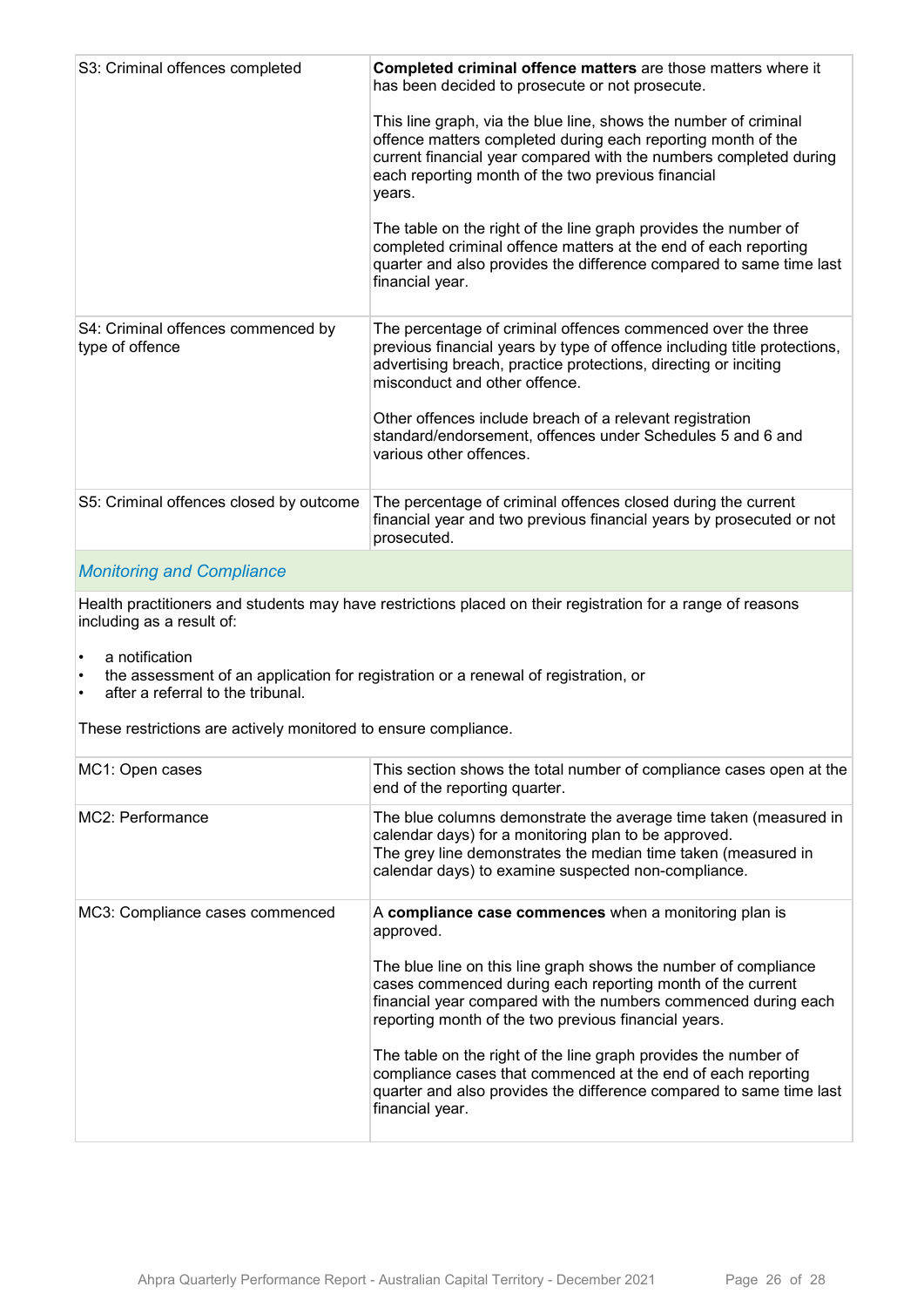| MC4: Compliance cases completed                                              | A compliance case is completed when the registrant has complied<br>with the requirements of the restriction imposed on their registration<br>or the person is no longer registered. It should be noted that some<br>matters will require monitoring of compliance activity for significant<br>periods, including some for the lifespan of a practitioner's<br>registration. A National Board decides when to remove a requirement<br>for monitoring a practitioner's compliance with conditions on their<br>registration when it is assured conditions are no longer needed to<br>keep the public safe. The length of time a practitioner is monitored is<br>tailored to the risk posed by the individual practitioner.<br>The blue line on this line graph shows the number of compliance<br>cases completed during each reporting month of the current financial<br>year compared with the numbers completed during each reporting<br>month of the two previous financial years.<br>The table on the right of the line graph provides the number of<br>completed compliance cases at the end of each reporting quarter<br>and also provides the difference compared to same time last financial<br>year. |
|------------------------------------------------------------------------------|------------------------------------------------------------------------------------------------------------------------------------------------------------------------------------------------------------------------------------------------------------------------------------------------------------------------------------------------------------------------------------------------------------------------------------------------------------------------------------------------------------------------------------------------------------------------------------------------------------------------------------------------------------------------------------------------------------------------------------------------------------------------------------------------------------------------------------------------------------------------------------------------------------------------------------------------------------------------------------------------------------------------------------------------------------------------------------------------------------------------------------------------------------------------------------------------------------|
| MC5: Open compliance cases                                                   | Open compliance cases are those matters that remain open at the<br>end of the reporting period.<br>The blue line on this line graph shows the number of compliance<br>cases open during each reporting month of the current financial year<br>compared with the numbers open during each reporting month of the<br>two previous financial years.<br>The table on the right of the line graph provides the number of open<br>compliance cases that remained open at the end of each reporting<br>quarter and also provides the difference compared to same time last<br>financial year.                                                                                                                                                                                                                                                                                                                                                                                                                                                                                                                                                                                                                     |
| MC6: Open compliance cases at the end<br>by stream                           | The number of compliance cases (excluding suitability/eligibility)<br>open at the end of the current financial year and two previous<br>financial years by stream including conduct, health, performance and<br>prohibited practitioner/student.                                                                                                                                                                                                                                                                                                                                                                                                                                                                                                                                                                                                                                                                                                                                                                                                                                                                                                                                                           |
| MC7: Open compliance cases at the end<br>(excluding suitability/eligibility) | The number of compliance cases (excluding suitability/eligibility)<br>open at the end of the current financial year and two previous<br>financial years by stream including conduct, health, performance and<br>prohibited practitioner/student.                                                                                                                                                                                                                                                                                                                                                                                                                                                                                                                                                                                                                                                                                                                                                                                                                                                                                                                                                           |
| MC8: High risk cases open at the end by<br>compliance status                 | The risk profile identifies those registrants that will cause the public,<br>themselves or the reputation of the National Boards and Ahpra<br>significant and immediate harm if the behaviour or conduct leading to<br>the restrictions was to recur.<br>High risk cases are those cases that involve a registrant who has<br>been evaluated to have a high risk profile if the recurrence of the<br>behaviour will cause significant and immediate harm.<br>This graph shows the percentage of high risk cases open at the end<br>of the two previous financial years and current financial year by<br>compliance status including compliant, non-compliant being<br>managed and compliance being assessed.                                                                                                                                                                                                                                                                                                                                                                                                                                                                                               |